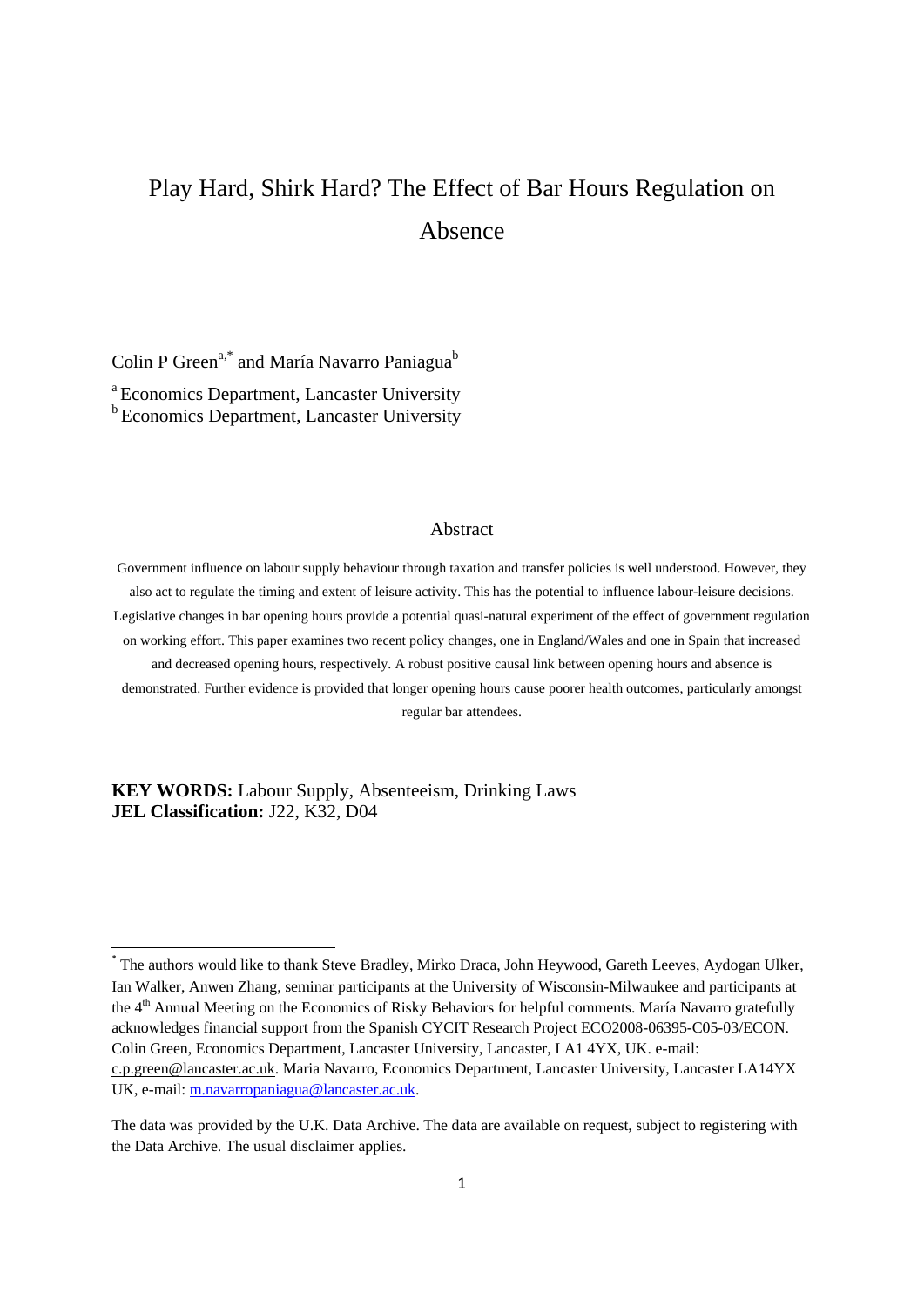#### I. INTRODUCTION

How taxation and transfer payments influence individual labour supply behaviour is well understood. There is, for instance, a large body of research on the incentive effects of taxation and how hours of work are affected by taxes and transfers (see for instance Burtless and Hausman, 1978; Blundell, Meghir, Symons and Walker, 1988; Blomquist et al., 1990; Bourguignon et al., 1990; Heckman, 1993; Blundell, Duncan and Meghir, 1998). In turn, how governments influence leisure decisions is typically thought of through the lens of income and substitution effects. However, governments commonly intervene and regulate leisure activity directly. The reasons for and the forms of regulation are numerous. These include prohibition and restriction of the use of recreational substances, but also restrictions on the timing of the consumption of a range of leisure activities. These timing based interventions are typically justified on the basis of reducing negative externalities from leisure behaviour. For instance, restrictions in opening hours for live music venues (noise pollution), restrictions in the timing of night time sports in urban areas (light pollution) and restrictions on the opening hours of licensed venues. As a result, a body of research has examined the effect of bar opening hours on a range of health and socio-economic outcomes including alcohol consumption (Bernheim, Meer and Novarro 2012), traffic accidents (Vingilis *et al*., 2005; Smith 1990) and crime (Carpenter and Dobkin, 2011b; Chikritzhs and Stockwell 2002; Biderman *et al*., 2010; Hough and Hunter, 2008 and Humphreys and Eisner 2010). In addition to these outcomes, these interventions have the potential to markedly influence workers' leisure-labour decisions, but this has received little attention to date. In general, individual labour supply behaviour could be influenced by leisure regulation if, for instance, it affects the timing proximity of leisure consumption and working hours. In the case where it involves intoxicating substances, like alcohol, the timing of consumption could also have spill-over effects into working hours.

This paper investigates this issue by examining how the regulation of licensed hours at establishments that serve alcohol influences working hours, focusing primarily on worker absenteeism. While, there is no existing evidence along these lines Carpenter and Dobkin (2011a) have previously suggested that alcohol legislation in the form of minimum drinking ages can influence workforce productivity. We use recent changes in legal pub and club (herein bars for simplicity) opening hours in the UK and Spain to identify the effect on absence, which provides a readily measurable proxy for work effort (Audas et al, 2004).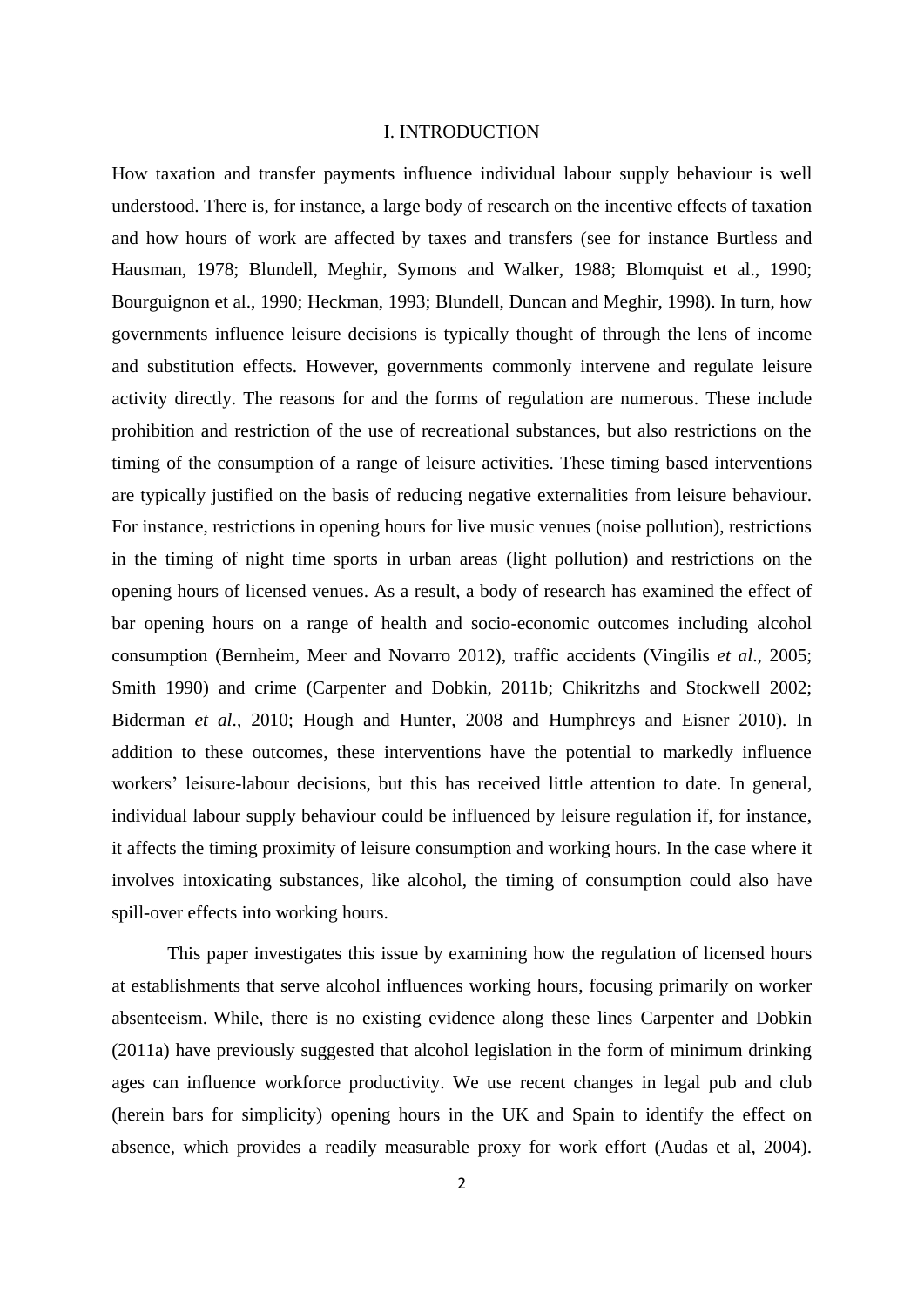These two legislative changes provide a nice point of comparison, as one involves a substantial liberalisation of opening hours (the UK) while the other involves a similarly substantial decrease in opening hours (Spain). These changes have the potential to affect working behaviour due to the proximity of leisure activity to normal working hours, but also through the timing of the consumption of alcohol. It is difficult to definitively disentangle these two channels of influence. However, we provide evidence on transmission channels by further examining the causal effect of these legislative changes on individual health outcomes and expenditure on alcohol in licensed premises which may be indicative of the role of variations in alcohol consumption.

To summarise our results, we demonstrate a causal link between bar opening hours and worker absenteeism, longer opening hours increase absence. We do this by taking advantage of a `quasi-natural' experiment that entails a liberalisation of drinking licensing hours in the UK and a contraction in Spain. These results are symmetric for Spain and the UK; decreasing opening hours (Spain) reduces absenteeism, increasing opening hours (UK) increases absenteeism. These results are robust across a range of specification and differing identification strategies within both countries. For instance, whilst we can identify the causal effect using difference in difference approaches, we also identify the policy effect within a panel fixed effects strategy for the UK, and demonstrate the robustness of our results to other common sources of bias in the estimates derived from applying a difference-in-difference methodology. In particular, both the fixed effects approach and the multiple country nature of our study reduces the concern that our policy effect is being driven by common unobserved random shocks. We demonstrate that the policy effect is concentrated among young workers and in the UK amongst women in particular. This policy effect may reflect the impact of the removal of constraints on the proximity of leisure timing to work timing and/or the effect of alcohol consumption on labour supply. In further estimates we provide evidence of a causal effect of drinking laws on individual health outcomes, and weak evidence of an expenditure increase on alcohol at bars. This is suggestive that the main channel of the absence effect we have identified is through alcohol consumption.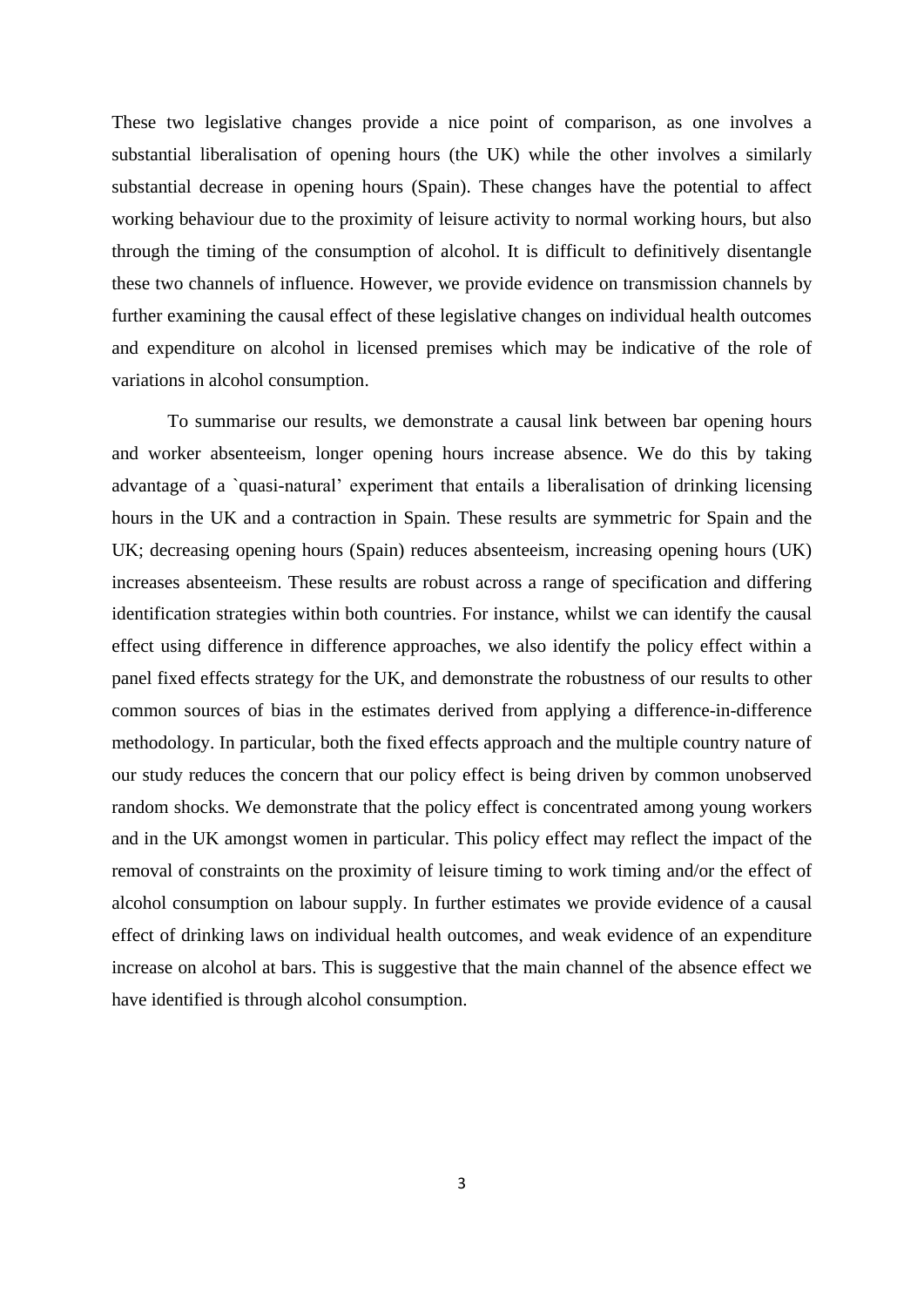## II. DATA AND INSTITUTIONAL BACKGROUND

# *Changes in Drinking Laws, Spain and the UK*

1

The identification strategy in this paper is based on two legislative changes; a reduction in the permitted hours that bars could remain open in Spain and an extension of legal closing hours in two parts of the UK, England and Wales. In the Spanish case, this reduction in opening hours consisted of a requirement that licensed venues, such as bars, were legally required to close at 3:00 am (with some minor variation noted below). Prior to the legislative change the legal closing time was 6 am, and the majority of drinking venues did not close until this time. This legislation was enacted at different times regionally across Spain, and varied in terms of the actual new time of closing ranging from 2:00 am to 3:30 am.<sup>1</sup> Specifics of the actual legislative changes are reported in Table 1. Column 2 of Table 1 shows the quarter and year the reform came into force in Spain in each of the regions (reported in column 1).

For England and Wales, prior to the legislative change pubs were not allowed to stay open (and serve alcohol) after 11:00 pm. Following the Licensing Act of 2003, licensed venues could apply to remain open for longer up to a maximum of 5:00 am. This came into effect in all of England and Wales as of the  $24<sup>th</sup>$  of November 2005, as at 1<sup>st</sup> April 2006 (the first available official statistics) some 50114 venues had been granted these licenses. By 2010 this had increased to 78879 venues. Hence the main expansion occurred in the initial time period that the legislation was enacted. It is worth noting that the stated reasons for these two legislative changes were markedly different. In Spain, it primarily reflected concerns over noise pollution and general disruption to residents near licensed venues. While in the UK, it reflected a view that the prior regime of 11pm closing was needlessly restrictive and that shorter opening hours may encourage binge drinking insofar as individuals would increase the speed of alcohol consumption.

# INSERT TABLE 1

 $<sup>1</sup>$  The differential timing of the reform in Spain reflects the devolution of certain legislative powers to regional</sup> levels. In the case of public entertainment and recreation policy, devolution was completed by 1996. This meant that whilst the key legislative change in opening hours was mandated at a federal level, some regional autonomy in the timing of the adoption and actual closing times was permitted. We investigate the potential for bias of our results from non-random timing of adoption later.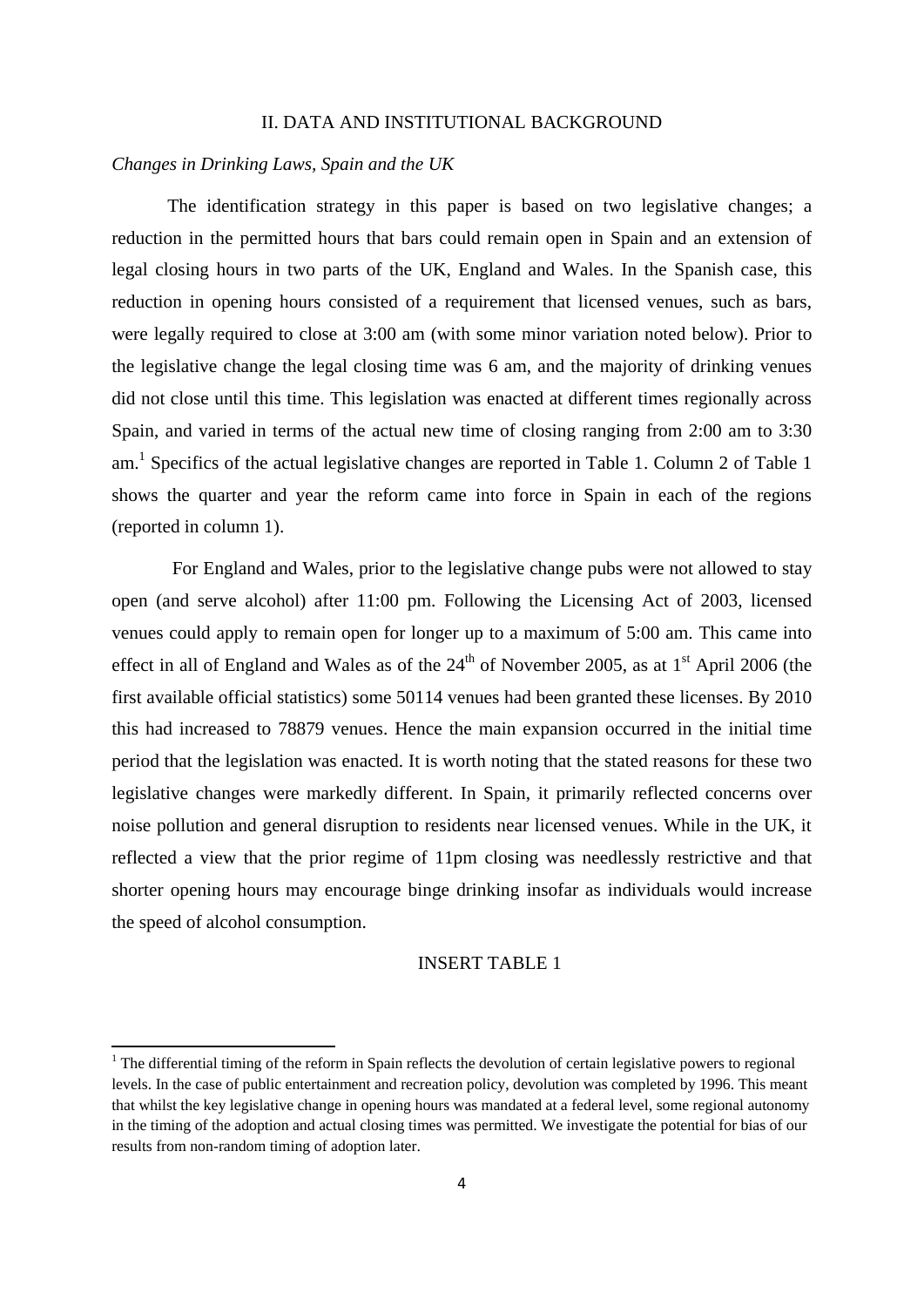When comparing the effects of these types of legislative changes such as England, Wales and Spain one must be aware of the substantial cross-country differences in culture and habits related to alcohol consumption and the attendance of licensed venues. While both have the same legal age of drinking, 18 years, the difference in the culture related to drinking in the UK and southern European countries such as Spain are large and well-known. The UK has long recognised problems with excessive and binge alcohol consumption. For instance MacDonald and Shields (2004) report problem drinking rates for males in the UK of around 20%, and that 10% of the male population aged 22-64 drank at least 45 units of alcohol per week.<sup>2</sup> Alcohol consumption in Spain is common, Gual (2006) reports that approximately 60% of male and 35% of females drink alcohol weekly. However, excessive and binge drinking has traditionally been uncommon. In comparison to the figures for the UK above, less than 20% of males and 10% of females in Spain report drinking more than 5 units of alcohol at least once per week. An additional key difference between the two countries is the demographics of bar attendance. In the UK, pub attendance is common across age groups. For instance data from the British Household Panel Survey reveal that in 2000 62% of males and 55% of females aged 16-24 years report `going out for a drink' at least once a week, this drops to 44% and 27%, for males and females respectively aged 25 to 34 years, but stays remarkably high after that; 38% of males aged 35-64 report going out for a drink at least once a week, while the figure for females is 19%. In contrast, it is generally understood that bar attendance is heavily concentrated among young people in Spain (Calafat et al., 2002). As a result, whilst there are some statistics available on young people's bar attendance in Spain,<sup>3</sup> there is no comparable statistics for the over 30's. These differences in the demographics of bar attendance help to inform our country specific identification strategies later.

#### *Data*

**.** 

This paper uses two data sets that are very similar in basic structure, the UK Labour Force Survey (UK LFS) and the Spanish Labour Force Survey (SLFS). Both are quarterly representative surveys that provide a range of information on individual and work

<sup>&</sup>lt;sup>2</sup> Where a unit of alcohol is defined as 10 millilitres in the UK, which is 0.564 of a US standard unit of alcohol (17.7 millilitres). While a Spanish unit of alcohol is 12.7 millilitres.

<sup>&</sup>lt;sup>3</sup> For instance the Youth in Spain Report (2008) shows that 48% of 15-19 years olds report that they go out to bars either all or almost all weekends, the percentage is 47% for 20-24 years old and by the age of 25 to 29 this has decreased to 31%.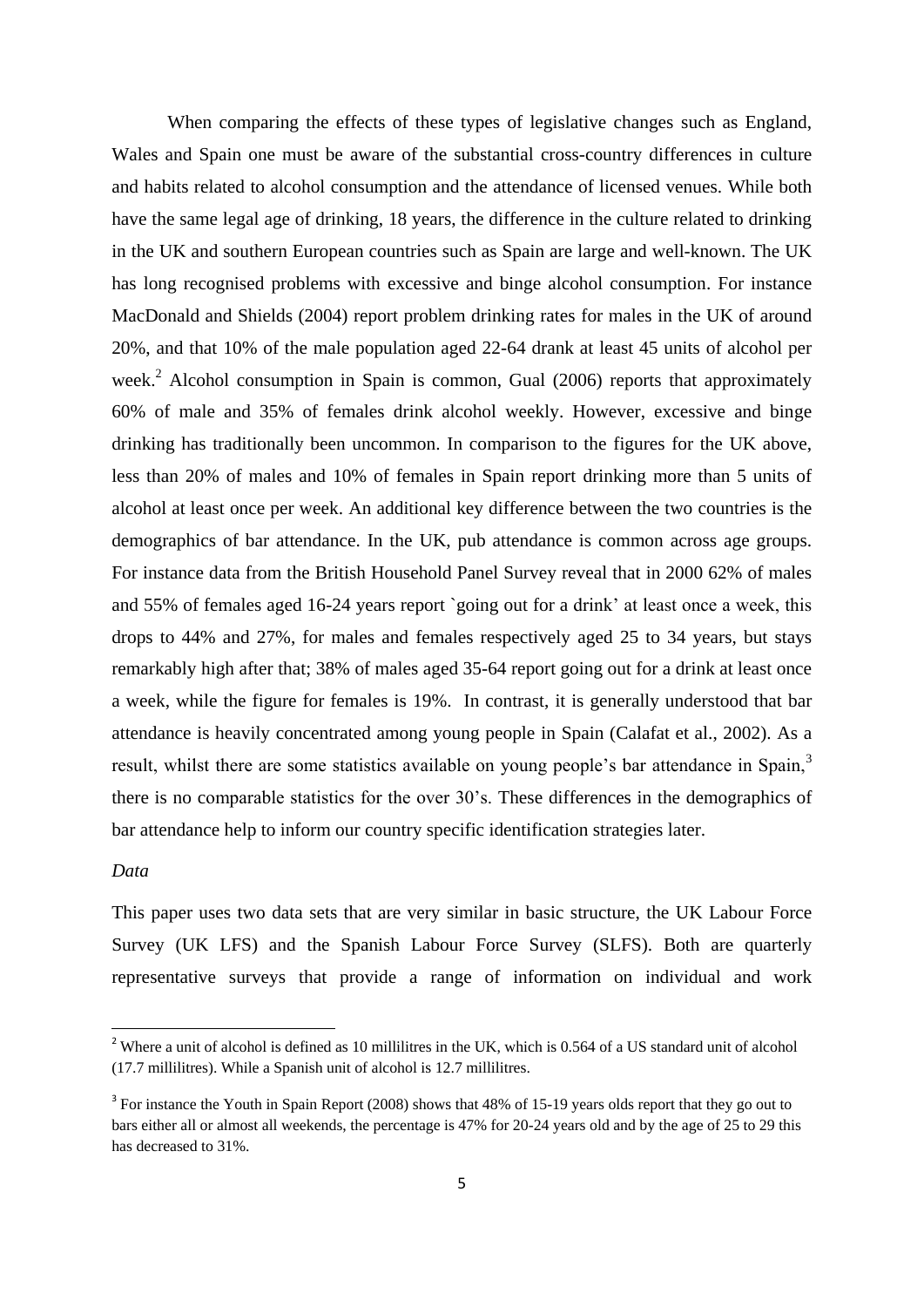characteristics. A key feature of the data for our purposes is that they both have an internationally consistent definition of absence (Barmby, Ercolani and Treble, 2002), which we describe in more detail below.

The SLFS is a quarterly survey from which we have data available from the  $1<sup>st</sup>$ quarter of 1996 to the  $4<sup>th</sup>$  quarter of 2007. It is a repeated cross-section and contains 3,090,703 observations (our estimated sample consists of 1,719,510). For the UK, a 5 quarter rotating cohort version of the LFS is available which we use. This follows individuals for 5 consecutive quarters from entry. It is a rotating panel insofar as every quarter one cohort enters and another exits (after their 5 quarters). For the UK we narrow the data period to be more closely centred around the policy change. As a result we use 2003 to 2008 and this provides 472,017 observations for 128,444 different individuals.

We use information on usual and actual hours of work per week to generate two indicators of absence. The first is the hours a worker is absent per week. We calculate this variable as the difference between usual hours and actual hours  $A_{ii} = H_{ii}^u - H_{ii}^e$  $A_{it} = H_{it}^u - H_{it}^e$ .<sup>4</sup> For ease of interpretation we multiply this number by 60 so that the estimated coefficients are in terms of minutes of absence. The second variable is the absence rate. It is defined as the ratio of the hours reported absent to contracted hours in the reference week  $AR_{it} = A_{it}/H_{it}^{u}$ . These measures of absenteeism may include variations in time at work that are outside of the control of the worker and as a result should not be readily affected by changes in drinking laws. Both the SLFS and the UK LFS contain information on why hours varied in the reference week. This allows us to construct absence measures that are more narrowly defined, excluding (for instance) variation due to flexible working hours, variations due to changes in jobs, training episodes and industrial disputes. Importantly, our key estimates are robust to using these narrower definitions of absence. This is discussed in more detail in the results section. Finally, this measure of absence may also capture any variation in contractual hours caused by the policy. In unreported estimates we found no effect of the policy change on contractual hours in either England/Wales or Spain. We also found no effect of the policy changes on the probability of being employed.

1

<sup>&</sup>lt;sup>4</sup> We consider usual hours as synonymous of contractual hours. This is similar in spirit to the approach used in previous research by Barmby et al (2002), Lozano (2010) and Green and Navarro (2011).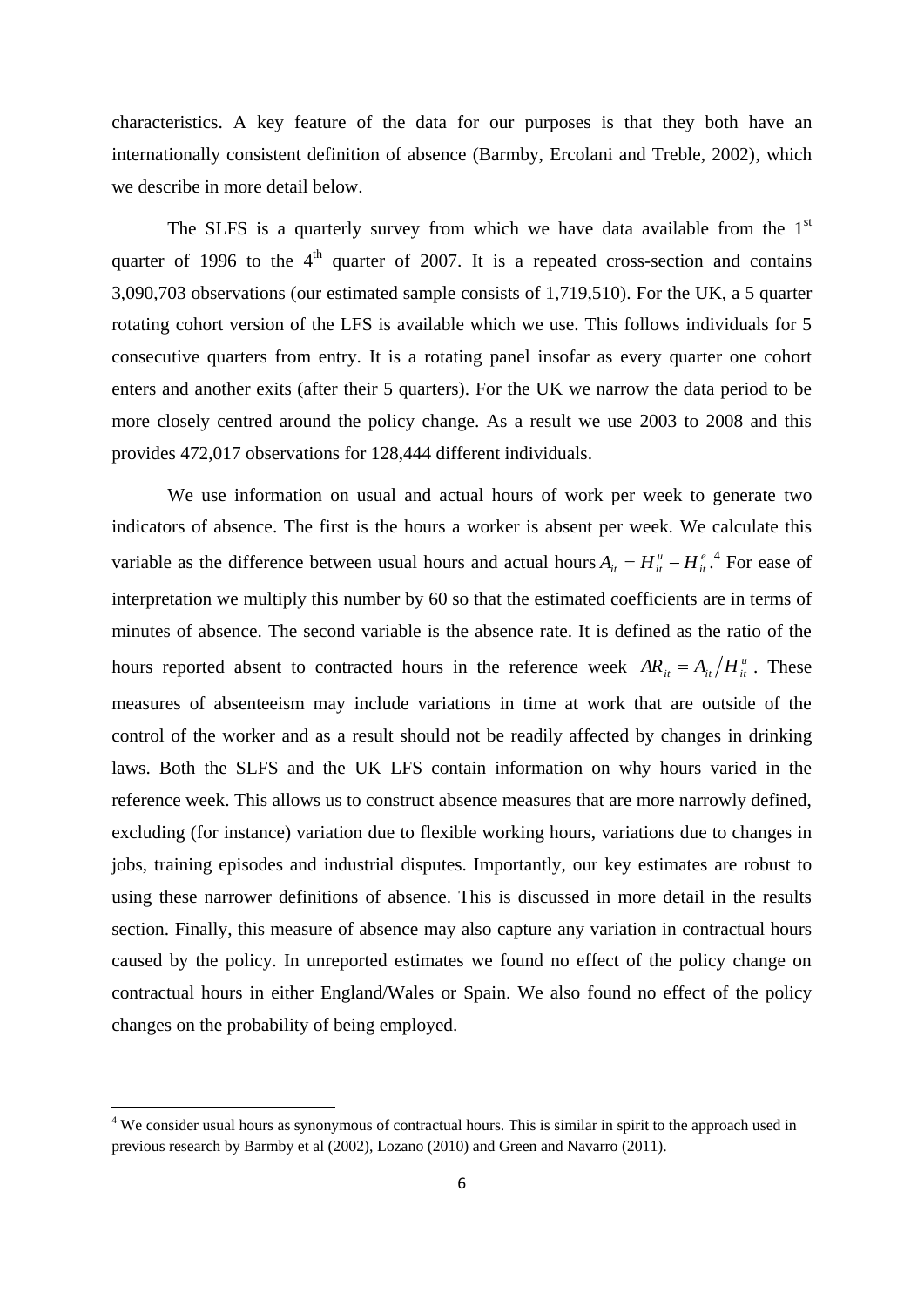Both data sets have quite a rich set of potential control variables, including many of the candidates that have been shown to be important determinant's of worker absenteeism in previous research. Thus, we incorporate socio-demographic variables, including the age and the age squared, gender, marital status, education level. We also include labour market variables which denote whether the individual works in the public sector, the type of contract, industry dummies, occupation dummies and size of the firm/establishment. We also control for year and quarter to take account of seasonal and time variations.

An important issue is that certain individuals' working hours may be directly affected by the change in drinking laws, most notably those who work in bars. We exclude all individuals working in these establishments, and to be especially sure, those working in allied industries such as hotels and restaurants. Finally, workers on part time work may have more natural variability in their working hours; in the results we investigate the robustness of our results to excluding part time workers. Appendix Table A1 provides summary statistics for the resultant samples for both Spain and the UK.

## III. METHODOLOGY AND IDENTIFICATION

The differences in the nature of the legislation, data and institutional factors lead to variations in the identification strategy we adopt for Spain and England/Wales.

For Spain we adopt a difference in difference approach to estimate the effect of reducing opening hours on absence.<sup>5</sup> To assign individuals to treatment we rely upon the ageconcentration of individuals drinking and who attend licensed premises, especially beyond 3 am in Spain. Specifically, our treatment group is young people. Our comparison group is older individuals (> 45 years old). Workers' minutes of absence per week can be specified as follows:

$$
A_{ijt} = \phi + \delta Policy_{ijt} + \gamma \beta Treatment_i + \beta Policy_{ijt} \times Treatment_i + \alpha X_{ijt} + \tau Y_{it} + \sigma R_{ij} + \varepsilon_{ijt}
$$
 (1)

Where  $A_{ijt}$  corresponds to the minutes of absence of worker *i*, in region *j* in period *t*. *R* and *Y* are sets of regional and year dummies, respectively. *Policy*<sub>*ijt*</sub> takes the value 1 if the worker is

<sup>&</sup>lt;sup>5</sup> In principle the policy effect could be identified using just regional-time variation in policy implementation (i.e. without the comparison group). In unreported estimates, these provide estimates of 5 minutes as a result of the reduction in licensed drinking hours.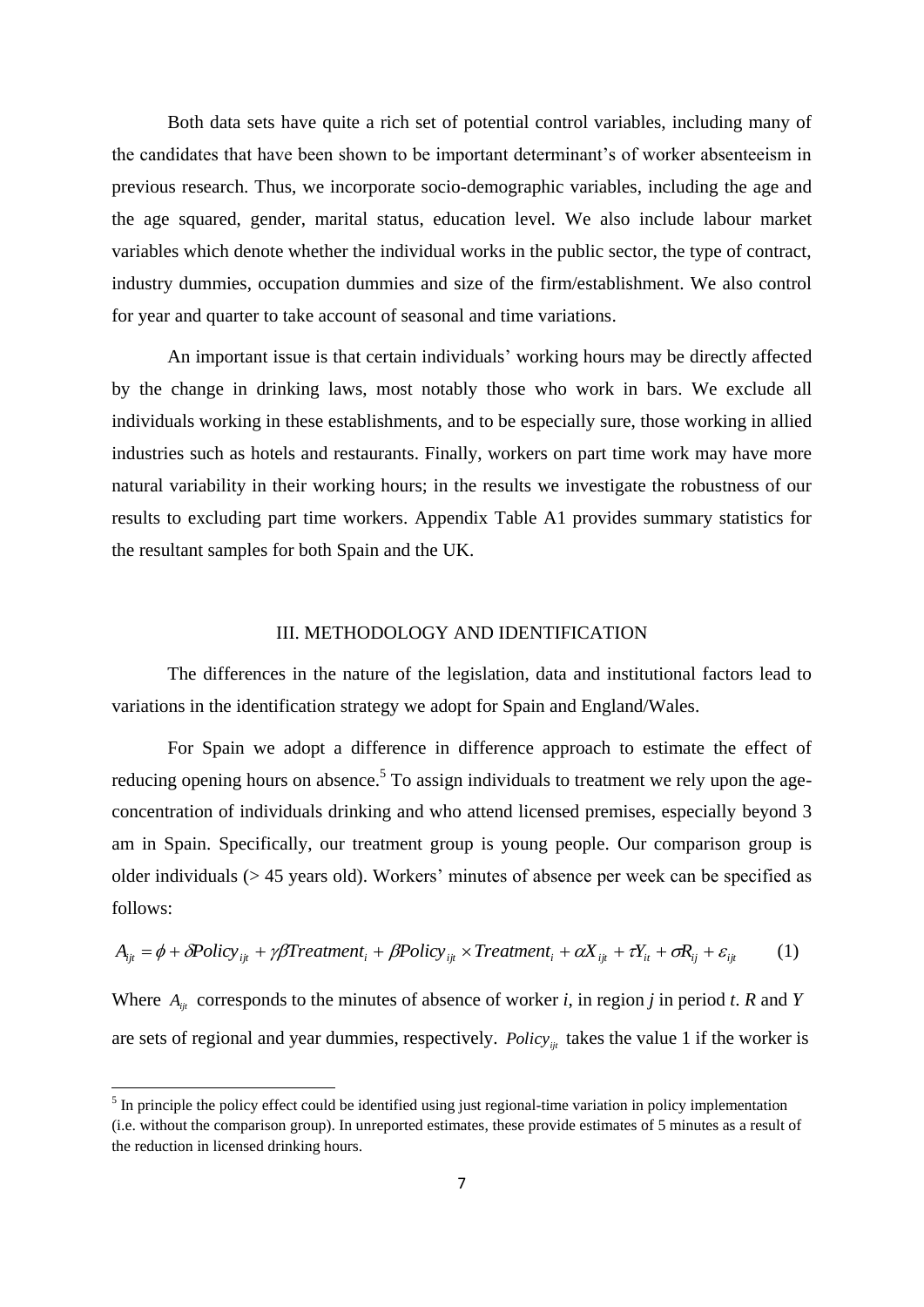observed in region *j* and at time *t* that region has reduced drinking hours. *Treatment*<sub>*ij*</sub> is a dummy variable that equals one if the worker is 30 years or younger, and 0 if the worker is older than 45 years (we exclude all workers aged 31-45). The interaction term *Policy<sub>ijt</sub>*  $\times$  *Treatment*<sub>*ij*</sub> equals one for treated individuals in the post-treatment period (after the legislation came into force in the region of the individual's residence). Estimates of  $\beta$  is equivalent to the Differences-in-Differences (DiD) estimator and this provides the absence caused by the reform for the treated group (i.e. the reduction in absenteeism for young workers caused by shutting bars and pubs earlier). A nice feature of our institutional setting is that we observe 11 regions changing drinking hours at different times. This makes it less likely that our policy effect is being identified by some unobserved shock occurring at the time of policy implementation.

Our identification strategy for the UK differs. In England and Wales there was no differential timing of the reform and there is a substantially less pronounced variation across age in drinking habits and attendance of licensed venues which makes assigning treatment based on age not viable. Instead, we have a clear comparison group, workers in Scotland and Northern Ireland where there was no change in drinking laws at this time. This leads to the following difference in difference strategy:

$$
A_{ijt} = \phi + \delta Policy_{it} + \gamma \beta Treatment_{ij} + \beta Policy_{it} \times Treatment_{ij} + \alpha X_{ijt} + \tau Y + \varepsilon_{jit}
$$
 (2)

where  $A_{it}$  corresponds to the minutes of absence of worker *i* in period *t*. *Policy*  $\mathbf{r}_t$  equals one if the worker is observed after  $24<sup>th</sup>$  of November 2005, 0 otherwise. *Treatment<sub>i</sub>* is a dummy variable that equals one if the worker resides in England or Wales and 0 if he/she is in Scotland or Northern Ireland. The interaction term  $Policy_{it} \times Treatment_i$  equals one for treated individuals (those living in England or Wales) in the post-treatment period. Again, the OLS estimate of  $\beta$  is equivalent to the Differences-in-Differences (DiD) estimator and this provides an estimate of the increase in absence caused by the licensing laws for workers in England or Wales compared to those living in Scotland or Northern Ireland.

The single timing of the policy implementation in the UK makes the underlying assumptions needed to interpret  $\beta$  as the true policy effect on absence stronger. Along with a range of robustness tests reported later, we also exploit the longitudinal nature of the data for the UK to use an additional complementary identification strategy. Given that we observe an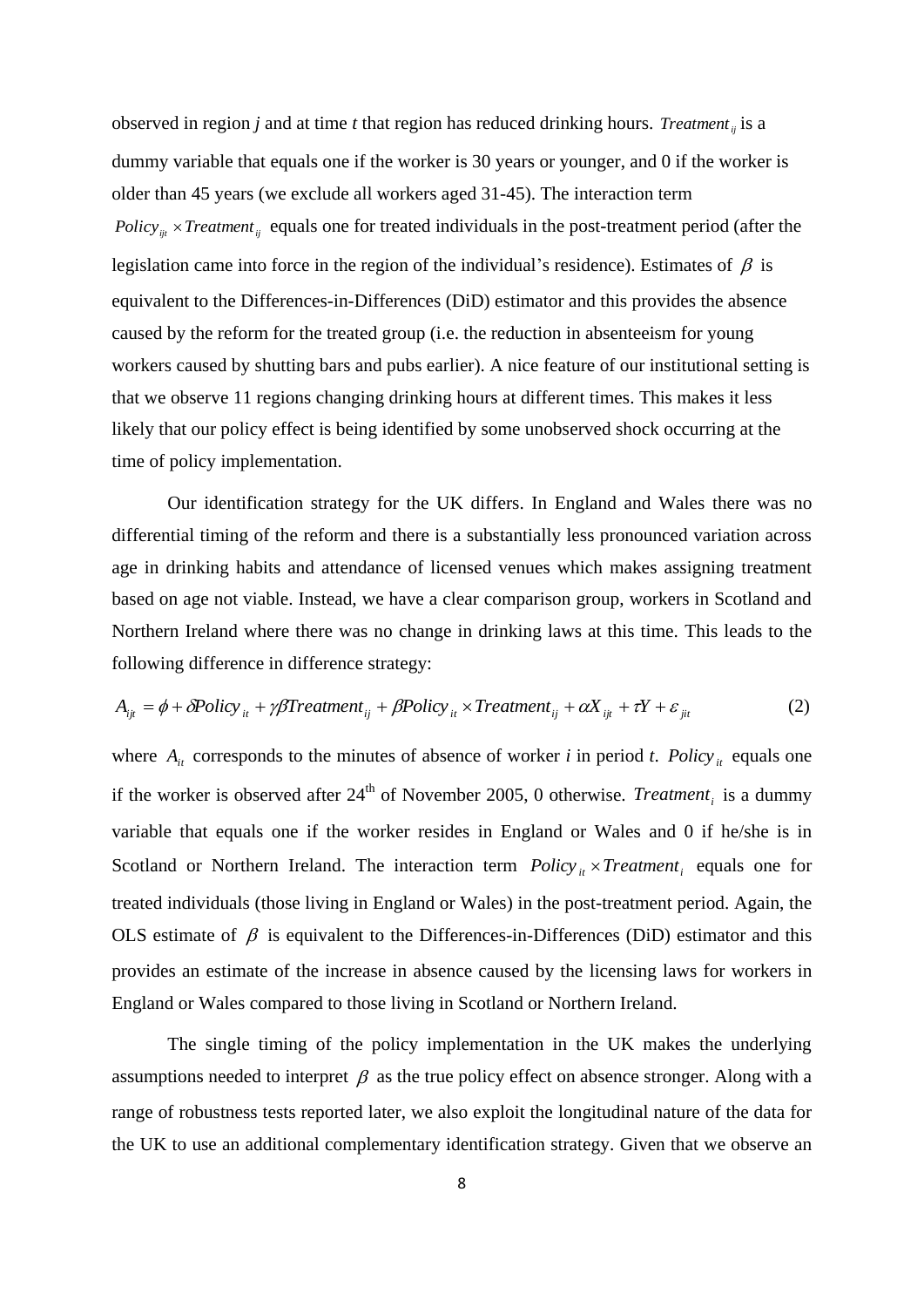individual's absence behaviour before and after the policy change we can estimate a model of absenteeism including worker level fixed effects:

$$
A_{ii} = \phi + \sigma_i + \eta P u b s_t + \alpha X_{ii} + \varepsilon_{ii}
$$
\n<sup>(3)</sup>

The estimate of  $\eta$  follows from the within worker variation in absence behaviour across the period of reform for the treated individuals only. Hence this model is identified only for those workers who resided in England and Wales and that we observe for at least one quarter before and one quarter after the reform came into effect. As a result we estimate (3) only on workers in England and Wales. This provides an indication of how given workers changed their behaviour after the increase in drinking hours. Because we can observe the week of interview in the UK-LFS we can identify this policy effect separately from quarter controls aimed to pick up seasonality in absence.

A standard concern in the literature on policy evaluation using difference in difference approaches is that spurious inference may result if the error structure is not modelled correctly. Specifically, a concern in our case would be the assumption that the error term is normally distributed within the regions in which our workers are embedded. This may lead to standard errors which are artificially low. To address this, in all of our models we cluster standard errors at the regional level (18 regions for Spain and 20 regions for the UK). In additional robustness checks reported later we also adopt the approach suggested by Bertrand et al (2004) to assess any downward bias in standard errors due to serial correlation in the dependent variable. Finally, in all models we estimate variants of (1), (2) and (3) where the dependent variable is instead the absence rate  $(AR)$  as computed above.<sup>6</sup> This dependant variable is more flexible insofar as it explicitly allows for variations in contractual hours.

Figures 1 and 2 provide some illustrative information on the changes in the dependent variables with respect to the policy change. Specifically they show absence behaviour in the immediate periods around the policy changes, recalling that these absence figures capture any variation in hours worked from contractual hours. These figures provide a preliminary indication of three key things. First there are variations in absenteeism behaviour across the policy regimes for the treatment groups. Second, there is almost no change, and no

<sup>&</sup>lt;sup>6</sup> We also estimated, but do not report, the policy effect on the incidence of absence; where this took the value of 1 if usual hours exceed actual hours in the reference week and 0 otherwise. The pattern of sign and significance of the key policy estimates for this alternative measure of absenteeism were identical to those reported for minutes difference and the absence rate.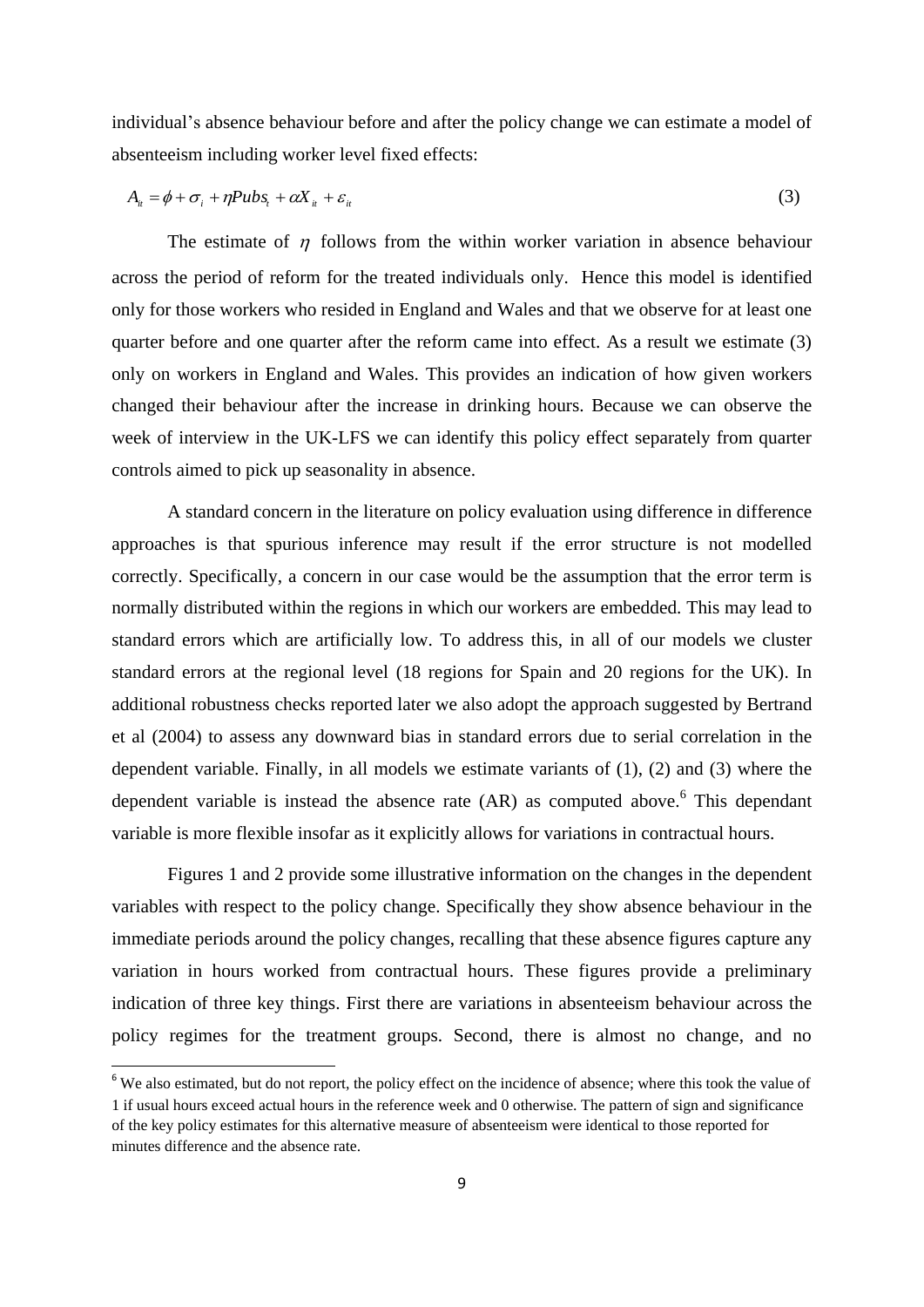statistically significant change, in absence behaviour for the control group in Spain. Finally, there is some minor reduction in minutes of absence for the control group in the UK case which could potentially bias upwards our policy estimates. This change in Scotland and Northern Ireland is not, however, statistically significant at standard levels. In addition, it will not influence the within worker fixed effects estimates for England and Wales.

# IV. RESULTS

Table 2 provides the estimates for the effect of the drinking law regulation in Spain on worker absenteeism. Two groups of estimates are reported, Tobit estimates for absence rate and OLS estimates for hours difference.<sup>7</sup> Initially, for means of comparison we also report estimates for a narrower treatment group, workers aged 25 or less. The control group in all cases are workers aged more than 45. It is worth noting however that our estimates are not substantively altered by using less restrictive comparison groups such as greater than 30 or 35 year old workers. Moreover, the influence of this choice affects our policy estimates in an expected manner. Less restrictive comparison groups lead to some decrease in the magnitude of our estimates of policy effects. A set of standard control variables are included covering gender, marital status, education, sector of employment, contract type along with occupation, industry, regional, year and quarter dummies which are not reported for the sake of brevity but are available on request from the authors. Age is controlled for both with a quadratic functional form, but our key estimates are unaffected by more flexible parameterisation such as including age dummies. The standard errors clustered at a regional level (18 regions) are presented in parentheses below the parameter estimates.

Looking at the coefficients on the key variable of interest (Policy x Treatment) demonstrates a substantial effect of the drinking law regulation on worker absence. For instance, the effects range from a decrease in the absenteeism rate of between 3.5% and 4.6% and a corresponding reduction in working minutes lost through absence of between 14 and 17 minutes. This is a marked effect when compared to our sample means for the treatment group  $( \leq 30 \text{ years})$  of 8.8% absence rate and 200 minutes of absence.<sup>8</sup> Moreover, this effect

 $<sup>7</sup>$  In unreported results, we also estimated the absence rate models by OLS, the sign and significance of our</sup> estimates were unaffected by this.

<sup>8</sup> Overall sample means are an absence rate of 10.5% and 239 minutes of absence.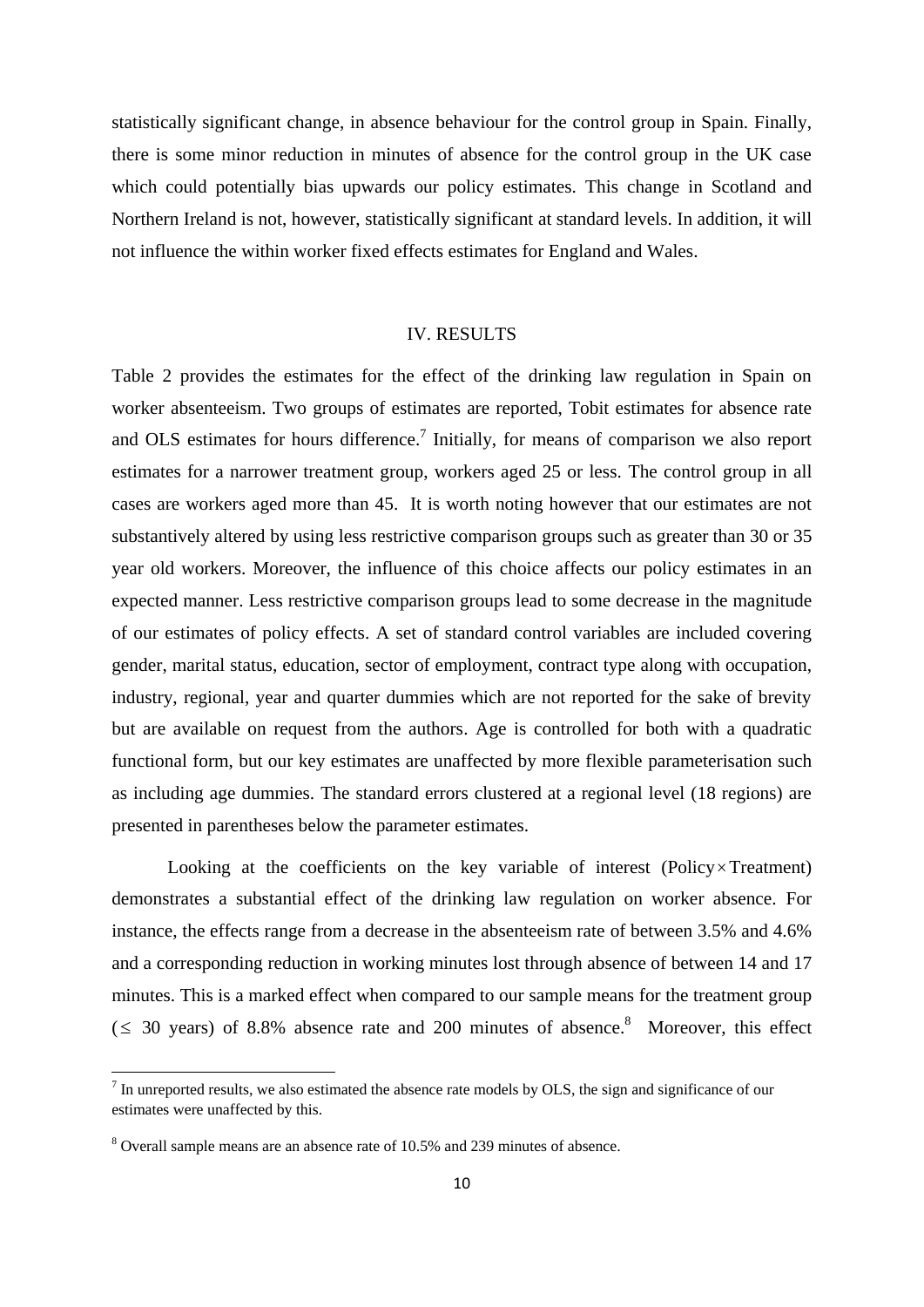increases in magnitude as we look at our younger treatment groups. These estimates suggest that reducing the legal opening hours of licensed bars in Spain substantially reduced worker absenteeism among younger workers.

# INSERT TABLE 2 HERE

Table 3 displays the corresponding Tobit and OLS estimates for the increase in licensed bar opening hours in England and Wales. The chief difference here is that we do not focus on worker age to assign treatment status but instead exploit the lack of legislative change in Scotland and Northern Ireland. Again we report the effect of the legislative change on worker's absence rate and minutes lost due to absence. The control vector is similar to that for the case of Spain, with only a slight difference in the education controls reflecting crosscountry differences in qualification structure. Again for brevity we do not report the estimates for the occupational, industry, year and quarter controls.<sup>9</sup> As in the Spanish case the impact of the legislative change on absenteeism is substantial for workers in England and Wales. In this case, increasing opening hours increased worker absence by approximately 3% and lead to an increase in time lost through absence of 14 minutes per week. The standard errors clustered at a regional level (20 regions) are presented in parentheses below the parameter estimates. This, when combined with the results for Spain suggest a positive causal relationship between licensed opening hours and worker absenteeism.

# INSERT TABLE 3 HERE

In the case of England and Wales we can go a step beyond difference-in-difference estimation and exploit the panel dimension of the UK LFS to examine how given workers absence behaviour changed post-reform. We use a sample of workers from England and Wales only for the period 2004 to 2008. Table 4 reports estimates from panel fixed effects models of absence rates and minutes of absence. These models are identified for workers who we observe in our five quarter panel before and after the legislative change in England and Wales. Again these results show that the extension of drinking hours substantially affect worker absence behaviour. For instance, the policy effect on minutes of absence is slightly larger than that reported earlier in the difference-in-difference estimation 21 versus 14. The

 $9$  It is worth noting that in both the Spanish and UK cases the estimates on the control variables largely follow those previously reported in the literature on absence. For instance, temporary workers take less absence (Bradley, Green and Leeves, 2011, Ichino and Riphahn, 2005), public sector workers take more absence and female and married workers take more absence (Barmby, Orme and Treble, 1991).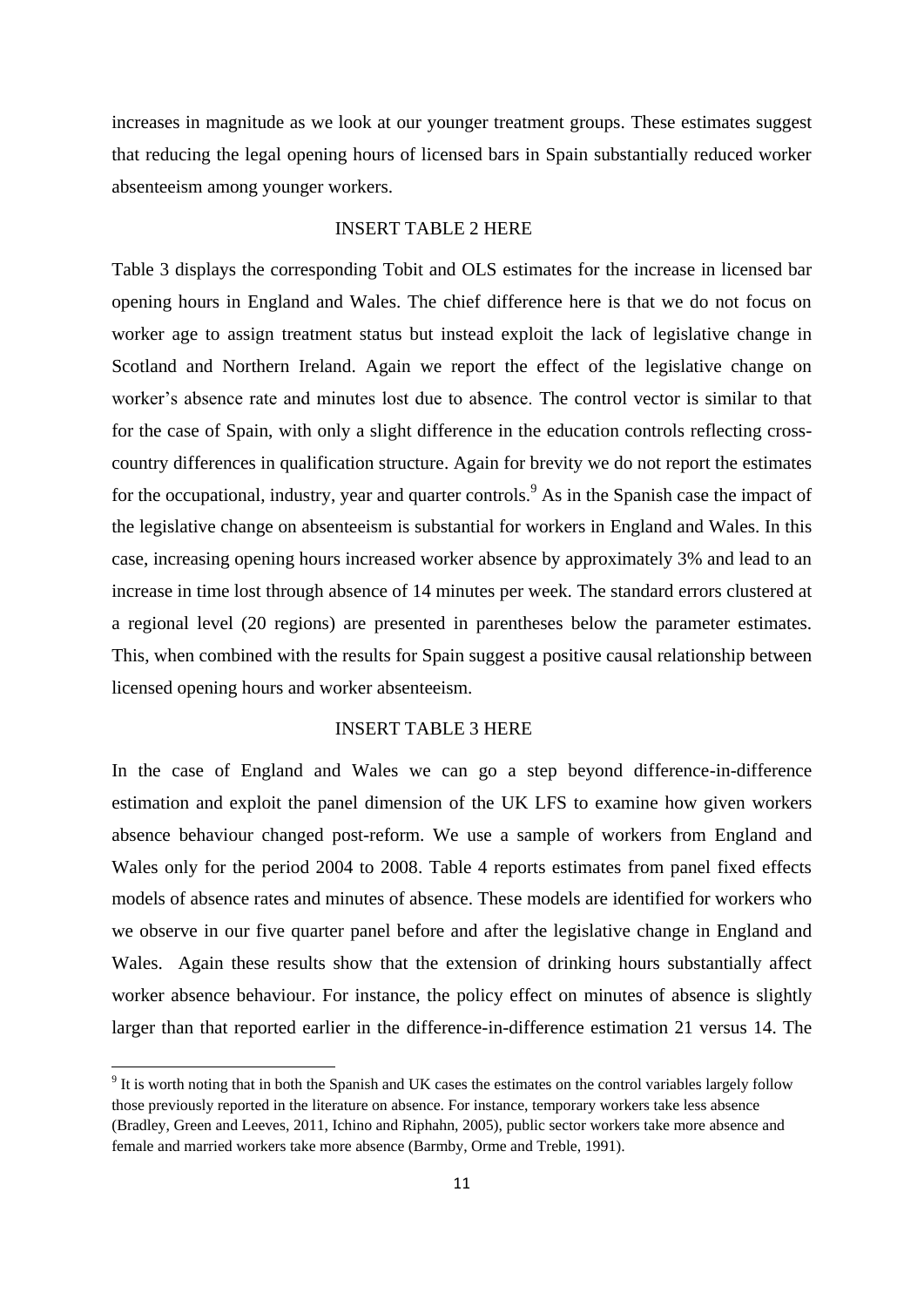effect of the absenteeism rate is less marked, it reduces from approximately 3% to 1.5%, but still remain statistically significant at standard levels. This suggests that these earlier results were not driven entirely by, for instance, some compositional change in the unobservable characteristics of workers pre-and-post reform, or due to some change in behaviour of our control group of Scottish and Northern Irish workers that was contemporaneous to the legislative change. In unreported estimates we also investigated whether there was a withinworker change in absenteeism in Scotland and Northern Ireland at the time of the policy introduction as a form of placebo policy test. The resultant fixed effects estimate of the placebo policy effect whilst positive was far from statistical significant at standard levels (9.59 [S.E. 15.64] and 0.007 [S.E. 0.007] for hours difference and absence rate, respectively).

# INSERT TABLE 4 HERE

Before moving on to robustness tests of our key estimates, in Table 5 we provide estimates for two subsamples that are of particular interest. First, our current estimates include all workers irrespective of working hours. A concern is that part-time workers have hours of work that naturally vary and this may somehow bias our policy estimates. The first columns in Table 5 provide estimates for full-time workers only. In all cases the difference between these estimates and those reported earlier are at most modest. Another issue is that the policy may impact differently across gender, hence we report males and females separately in subsequent columns. For Spain, there is some suggestion that the policy impact was larger for male working hours. However, for the UK a more dramatic pattern appears. The policy impact seems concentrated almost entirely in female workers.<sup>10</sup> In a recent study of the effects of reducing alcohol tax in Finland, Johansson et al (2011) find that female absence increased much more dramatically (13%) than male absenteeism (5%) in Swedish regions near the Finnish border.

### INSERT TABLE 5 HERE

# *FURTHER ROBUSTNESS CHECKS*

 $10$  We have no definitive explanation for why there is this marked gender difference but it is worth noting that female drinking has increased markedly in the UK within the last decades. For instance it has been reported that female binge drinking rates have doubled in the UK since the early 1990's (Smith and Foxcroft, 2009).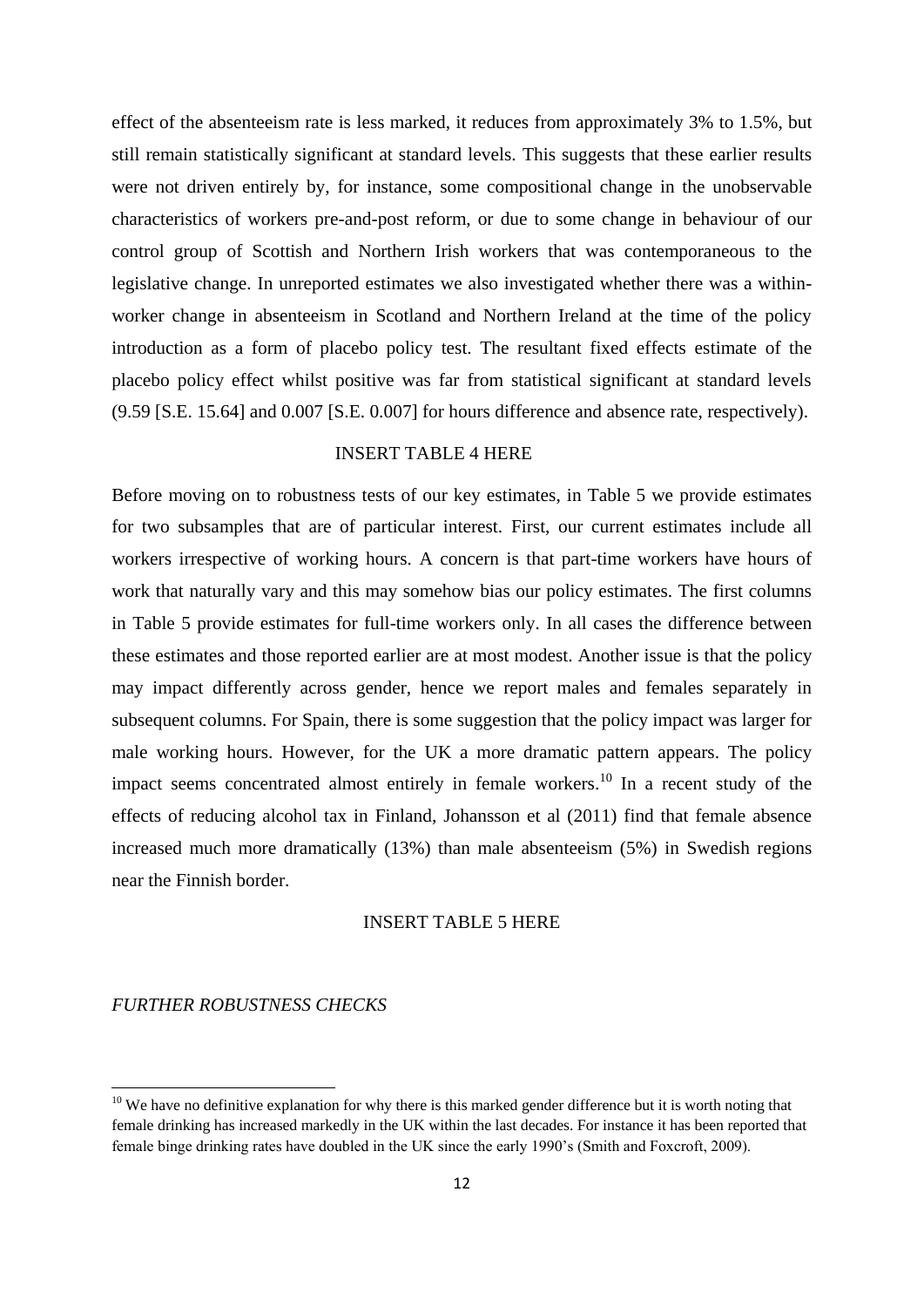Our results demonstrate that drinking law regulations have the potential to influence an individual's intra-marginal labour supply decisions. A strength of our approach is that the effect is found for two different countries where the policy was operating in different directions, and moreover, where different identification strategies are used. Nonetheless in this section we conduct a range of other robustness checks on our main estimates.

First, we examine whether our results reflect disruption associated with the implementation of the policy. We do this by excluding the year of reform from our sample. In the case of Spain the excluded year varies by region due to the differential timing of reform. These estimates are reported in Table 6 for both countries (for Spain and the UK). These reveal that omitting the year of the reform does not change the main results. For instance, the estimated effect of the legislative change on the absence rate in Spain and the UK is not statistically different from those reported earlier. The same is true for the minutes difference models. We can use this type of approach to assess whether the policy continued to influence behaviour in the years after implementation. These estimates reveal two things, the policy is not being identified by some form of disruption or other implementation effect, and by extension the policy continues to exert an influence on worker absence behaviour at until, at least, one year after the reform year. This second point is important as it suggests that the policy has a lasting impact and individuals do not revert to pre-policy behaviour after some period of adaptation. Finally, we re-estimated our main models with the reform lagged one year, this provides another form of placebo test. Estimates from these models revealed no effect of the lagged reform on absence behaviour.

As mentioned earlier, our measures of absenteeism may be too broad insofar as they capture all variations in working time, including those that occur for reasons out of the control of workers. In unreported estimates we used information in the SLFS and UK LFS on reasons for variation of working hours to exclude categories that were least likely to be in the control of workers and hence, be affected by the policy. Specifically we excluded those workers who's hours `usually vary' along with absence due to changing or loss of job, undertaking training, and union representation, strike or labour conflict and technical partial stop or employment regulation within a firm because of financial problems. This does change the tenor of our estimated policy effects. For Spain, the policy estimates are essentially unchanged. For the UK there is some increase in the estimated effect of the policy change. For instance, UK minutes of absence due to the reform increases to 18.59 (from 14.08) and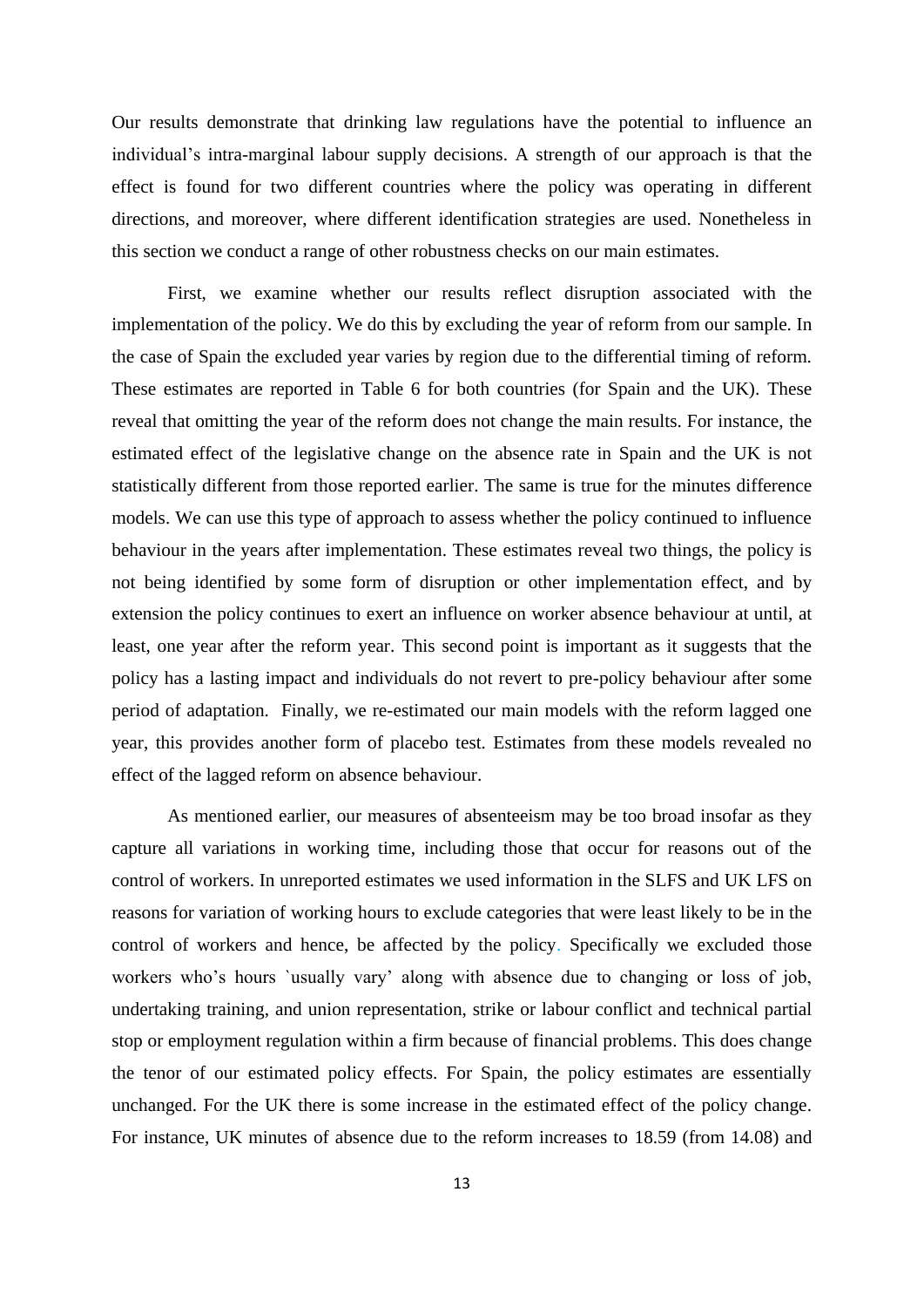the absence rate is 10% (from 3%) in the difference-in-difference models. The corresponding figures for the fixed effects models are 63.05 minutes of absence and an absence rate increase of 3.6%.

Two further issues relate to policy implementation, in the case of Spain there was some discretion in the timing of the adoption of the policy, as reported in Table 1. It could be that regions where there were more marked problems related to extended drinking hours adopted the policy early and this may bias our results. To investigate this we re-estimated our DiD models for those three regions that adopted early, La Rioja, Balearic Islands and Pais Vasco. Whilst this lead to some loss in precision, the policy estimates for these early adopters were essentially the same as our main results, For instance the minutes difference and absence rate effects were -16.89 and - 2.5% and, respectively.

A related issue with the estimates for England and Wales, is that unlike Spain, the change in licensing were in effect not mandatory. That is, individual venues had to apply for an additional licence to remain open later. We use this to further investigate if actual variations in drinking hours are causing the change in absence behaviour. The UK Department for Culture, Media and Sport reports the number of licenses granted by region. In areas where there is a greater density of venues that increased hours, we might expect a larger absence response. Most regions have quite a similar density of extended hours licences per head of population (16 years or older) of between 0.94 licenses per thousand people and 1.47 per thousand people. However, three regions have particularly high densities, the South West of England, London and the North East of England (1.47, 1.44 and 1.25, respectively). We reestimated our DiD models for these regions only (again using Scotland and Northern Ireland as control groups) and these reveal slightly higher estimates of the policy effect than those for England and Wales in total, for instance the estimate of 14 minutes rises to 21 minutes. These estimates remain statistically significant at standard levels.

A standard concern with DiD estimates in repeated cross-sections with a long time dimension is that if there is serial correlation in the dependent variable this leads to standard errors that are biased downwards and hence incorrect inference (Bertrand, Duflo and Mullainathan, 2004). To investigate this we collapse our data (by group characteristics in Spain and by individual in the UK) into two periods, pre and post reform. We then reestimate equations (1) and (2) on this collapsed data. For the case of Spain, the regressions are weighted by the number of observations in each cell to replicate the underlying micro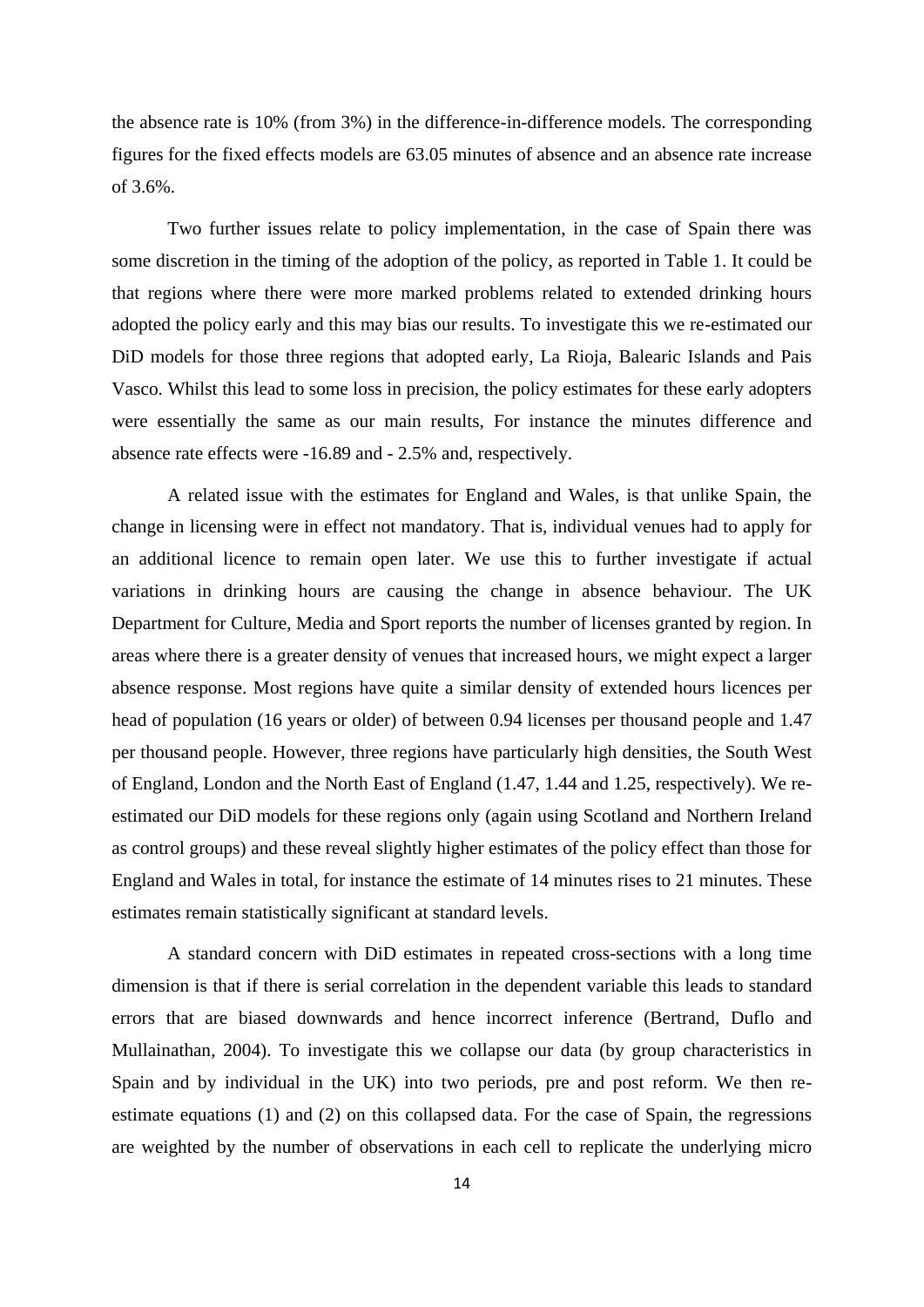data. Again, the standard errors are clustered at a regional level. The results are reported in Table 7 and demonstrate that the policy caused young worker's absence rate to decrease by 1% in Spain and an increase by 1.9% in worker's absence rate in the UK. Young workers reduce the minutes they are absent from work in Spain by 21.77 while workers in England and Wales increase the minutes they are absent from work due to increase in pub closing hours by 17 minutes. Importantly, these estimates remain statistically significant at standard levels and do not suggest that our previous policy inference was incorrect due to serial correlation in absenteeism.

# *Why Do Drinking Laws affect Workplace Absence? The Role of Drinking, Health and Consumption.*

To this point we have demonstrated a robust causal effect of changes in bar opening hours on worker absenteeism. However, we cannot directly distinguish whether the effect comes from a pure leisure-labour trade off due to, for instance, the timing and the choice of sleeping hours (Biddle and Hamermesh, 1990) or in an indirect way through a spill-over of alcohol consumption and intoxication into working hours. Here we use further household data for Spain and the UK to examine whether the policy changes affected individual health outcomes. This, we argue, may be indicative of a channel of effect via changes in the level of alcohol consumption. A literature exists that examines how relaxing the sale of alcohol at offpremise locations influenced alcohol consumption in Sweden (Olsson and Wikstrom, 1982; Norstrom and Skog, 2003, 2005) and the effect of so called Blue Laws or Sunday sales bans in the US (Stehr, 2007) and Canada (Carpenter and Eisenberg, 2007, 2009). At the same time, it has been demonstrated that there is a link between increased alcohol consumption and absenteeism (Norstrom and Moan, 2009; Johannson et al, 2008; Balsa and French, 2010; Johannson et al, 2011). It is important to note, however, that any effect of licensing hours on health outcomes need not only reflect a direct role of alcohol consumption. For instance previous research has demonstrated that liberalisation of off-premise alcohol sales increased traffic accidents (Lovenheim and Steefel, 2011; McMillan and Lapham, 2006; Stehr, 2010; Heaton, 2012) and crime (Gronqvist and Niknami, 2011). These could in turn influence individuals' health outcomes.

We use two data sets, again with similar structures. For Spain we use the European Community Household Panel Survey (ECHP) 1994-2001, while for the United Kingdom we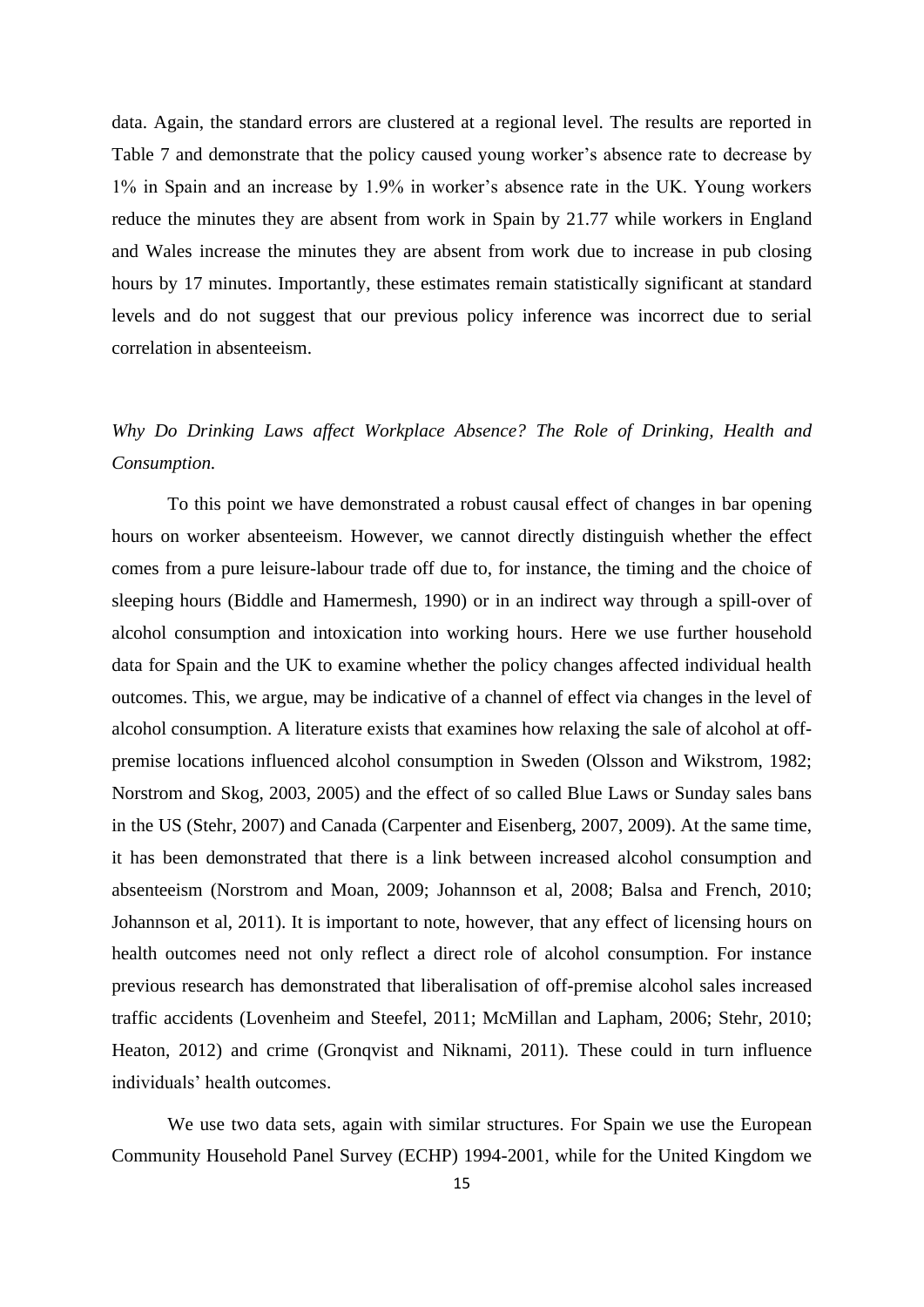use the 1997-2007 data from the British Household Panel Survey (BHPS). Both ask individuals a variant of the following question, do you have any physical or mental health problem, illness or disability.<sup>11</sup> These include health related problems unlikely to be directly affected by alcohol consumption. This introduces measurement error with the resultant bias in our policy estimates towards zero. We use these responses to construct a binary dependent variable of health problems which we include in analogous regression specifications to (1) and (2).

# INSERT TABLE 8

Again our empirical strategy varies between Spain and the UK. For Spain, because of the time period of the ECHP the policy change is only observed occurring in the Balearic Islands. We use an analogue of the DiD model for absenteeism, where 30 years olds or younger are our treatment group and those older than 45 years of age are the comparison group. A further difficulty is that in the regional disaggregation available (NUTS 2) in the ECHP the Balearic Islands are grouped with the regions of Catalonia and Valencia where there was not a policy implemented at that point. As a result our estimates provide a lower bound for the Balearic Islands, and one that may not be generalisable to the rest of Spain. These estimates reveal a negative but statistically insignificant reduction in health problems due to the policy of -0.01 [s.e. 0.008]. If we choose a younger treatment group, 25 years or younger a larger more negative policy effect results, -0.021[s.e. 0.012] which is statistically significant at the 10% level. This provides some weak evidence that the reduction in drinking hours improved youth health outcomes.

# INSERT TABLE 8

1

For the UK the data is more advantageous in a number of ways. The BHPS allows us to replicate directly the difference in difference specification from before but also has additional information that provides more confidence that the estimated effect is actually being driven causally by the policy change. Given the gender disparities in policy effect revealed earlier for England and Wales we report all health estimates separately for males and females. The initial difference in difference estimates reveal that licensing laws increased the incidence of health problems of males and females in England and Wales by 1.8 percentage

 $11$  The questions are, in the ECHP, do you have any chronic physical or mental health problem, illness or disability? while in the BHPS it is do you have any health problems or disabilities?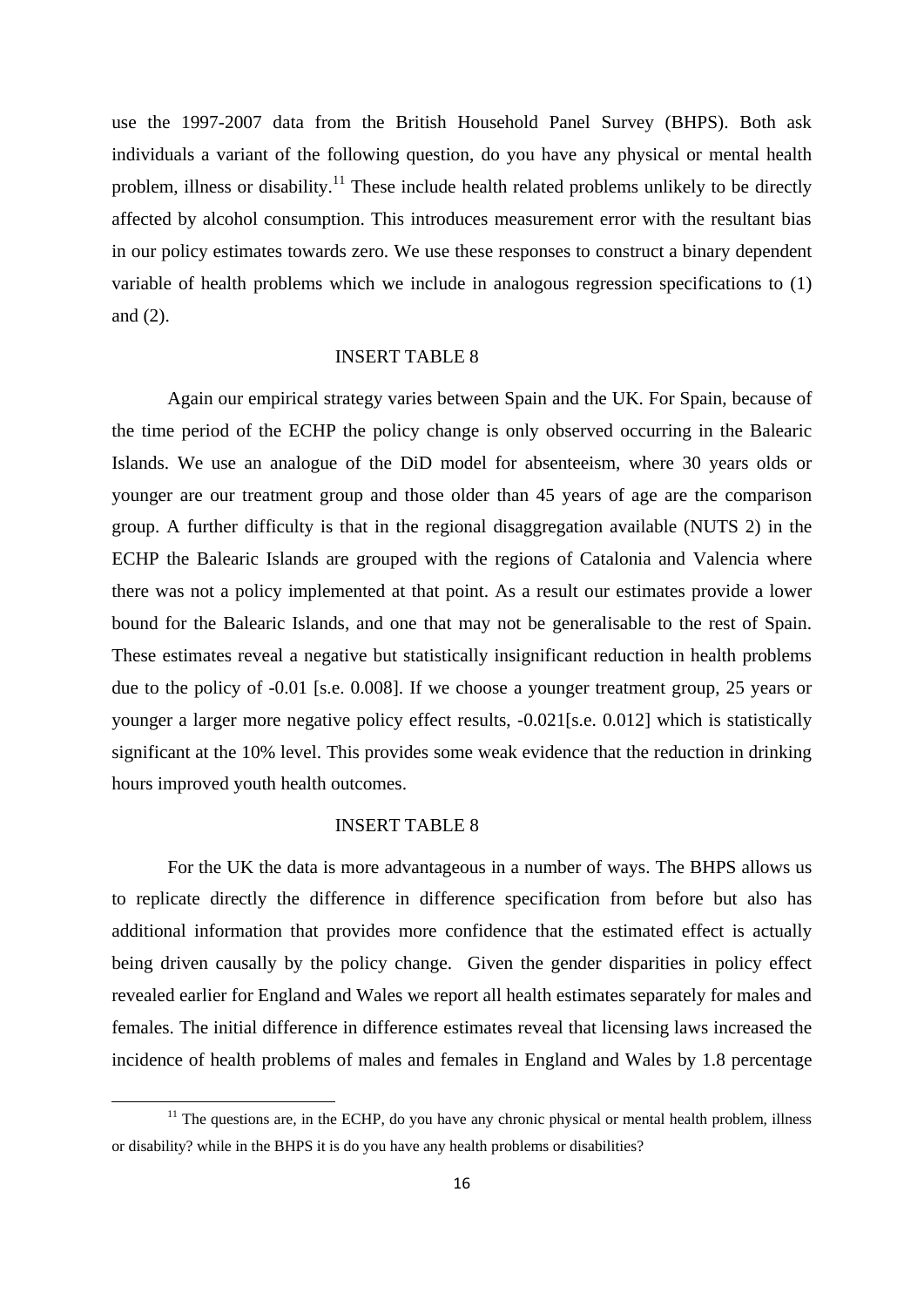points and 2.1 percentage points, respectively.<sup>12</sup> To help pinpoint the source of this apparent policy effect we use a question in the BHPS which asks how often, on average, the interviewee goes out to licensed venues to drink. We use this information to estimate separate models according to whether the individual reports going out at least once a week, at least once a month or at a frequency less than once a month. If it is changes in licensing hours driving these health effects then it should be more pronounced in more frequent attendees of bars, and zero for those who do not frequently go to bars. The estimates reported in the last 3 columns of Table 9 fit with this intuition. Regular drinkers, who are most likely to be affected by the policy, had a substantial increase in the incidence of health problems due to the change in licensing hours. This effect is absent for infrequent attendees of bars.

As noted before, these effects on health outcomes could arise from a range of potential channels, including increased alcohol consumption. To provide some final evidence along these lines we sought to examine whether these health and absence effects were matched by a change in expenditure on alcohol at licensed venues. To do this we used the 2001 to 2008 waves of the UK Expenditure and Food Survey (EFS), which provides a representative sample of household's expenditure in the UK as an annual repeated crosssection.<sup>13</sup> The EFS asks respondents to keep a two week diary detailing expenditure items and the value of purchases. In particular, it provides information on expenditure on alcohol at licensed venues. A difficulty with this data is the excess of zeros which could reflect either that these individuals never consume alcohol at bars, or merely that their consumption was zero in the reference weeks. If we estimate a simple analogue of our DiD model for the UK with log alcohol expenditure  $(f)$  at licensed venues as the dependent variable and again England/Wales as the treatment group we find no effect of the policy on consumption. Limiting our sample to non-zeros we find that individuals in the treatment group in the policy period increased expenditure by approximately 5 percent. This again hides gender differences, whereby female drinkers increased expenditure by nearer 10 percent, and male

1

 $12$  Of course these results could reflect unobservable factors influencing both drinking and health. Whilst there are well known problems with implementing conditional logit models with respect to sample selection, we reestimated our model of the policy effects on health to account for unobserved time invariant characteristics. This revealed a marginal effects coefficient of 0.078 [S.E. 0.007] of the policy effect on having a health problem.

<sup>&</sup>lt;sup>13</sup> A Spanish FES equivalent exists. However a lack of consistent data on the particular expenditure group of interest across our policy period means that we cannot estimate the policy impact on alcohol expenditure at drinking establishments in Spain.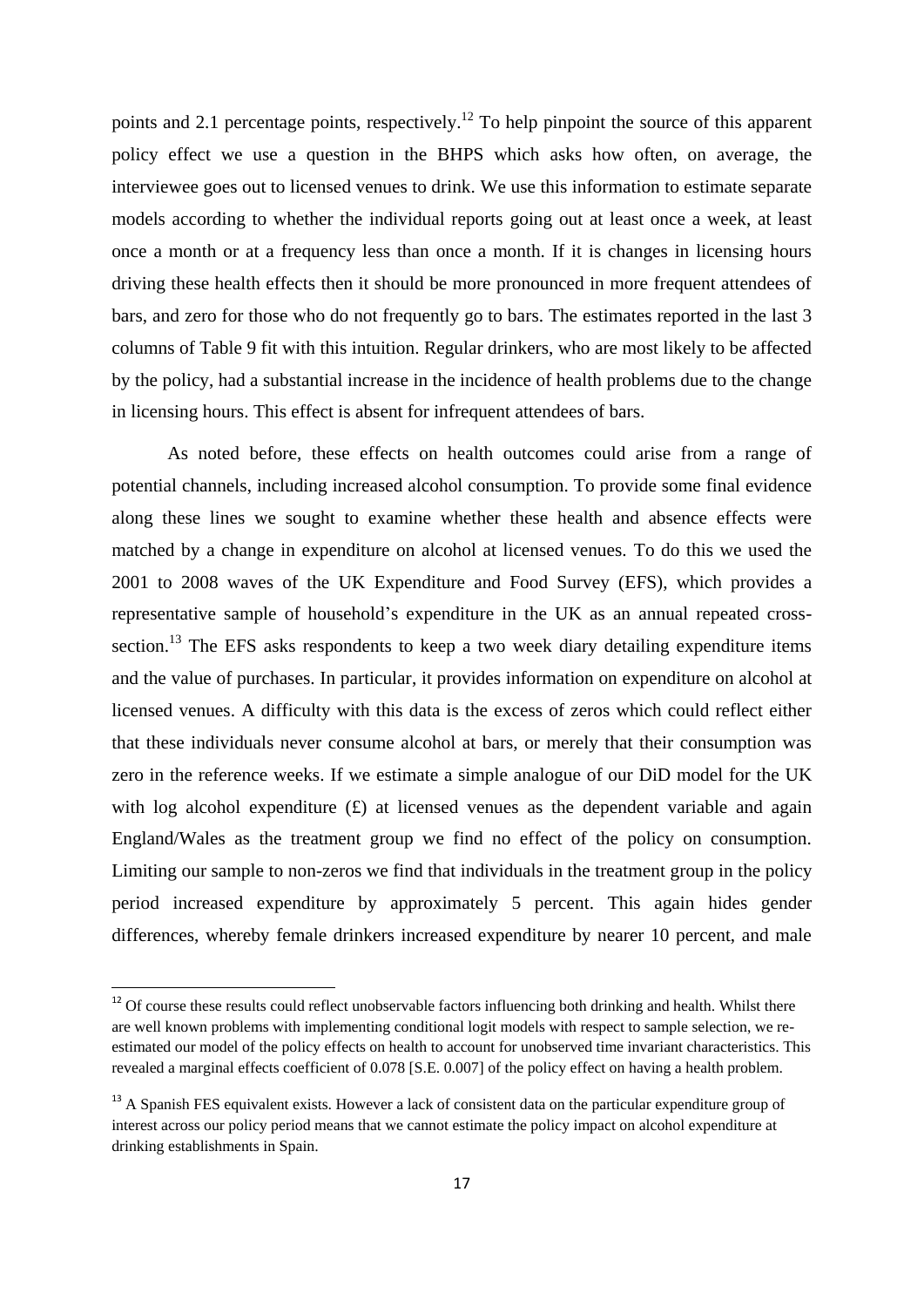expenditure did not increase. This provides some weak evidence of a policy effect on consumption, at least amongst the sub-group of the population who choose to drink at bars. Again, this is suggestive that the effect of changing licensing hours on absence is related to alcohol consumption.

#### V. CONCLUSION

This paper sought to examine how changes in the regulation of leisure activities can influence individual labour supply decisions. Specifically, we used two recent and symmetric changes in the legal opening hours of licensed premises in Spain and England and Wales. These are particularly advantageous insofar as they provide policy changes in opposite directions, a reduction in drinking hours in Spain and an extension in England and Wales. Focusing on one dimension of intra-marginal labour supply, absenteeism, we demonstrate a causal effect of these legislative changes. Reducing opening hours in Spain reduced absenteeism, whilst increasing opening hours in England and Wales increased worker absenteeism. This result proves robust to a variety of specifications, alternative treatment and control groups and identification approaches.

This change in behaviour may result from changes in the proximity of working and leisure hours and/or changes in alcohol consumption and the likelihood of the effects of intoxication being felt during working hours. We provide further evidence that the change in legislation had a causal effect on individual health. UK evidence demonstrates that this is most acute for those who report regularly attending licensed premises. This, coupled with evidence of an increase in alcohol expenditure at bars, is suggestive that the channel of effect is through alcohol consumption. In turn, this indicates that the policy in England and Wales did not have the desired effect of reducing health problems related to drinking.

How governments influence work-leisure decisions is typically thought of through the lens of income and substitution effects. However, governments also often intervene and regulate leisure activity directly. Our results suggest that government intervention in the regulation of leisure activities has the potential to have unintended consequences on labour supply decisions. An important implication of our paper then is that governments influence leisure-work trade-offs not only through taxation and transfer payments but also through direct regulation of leisure activities.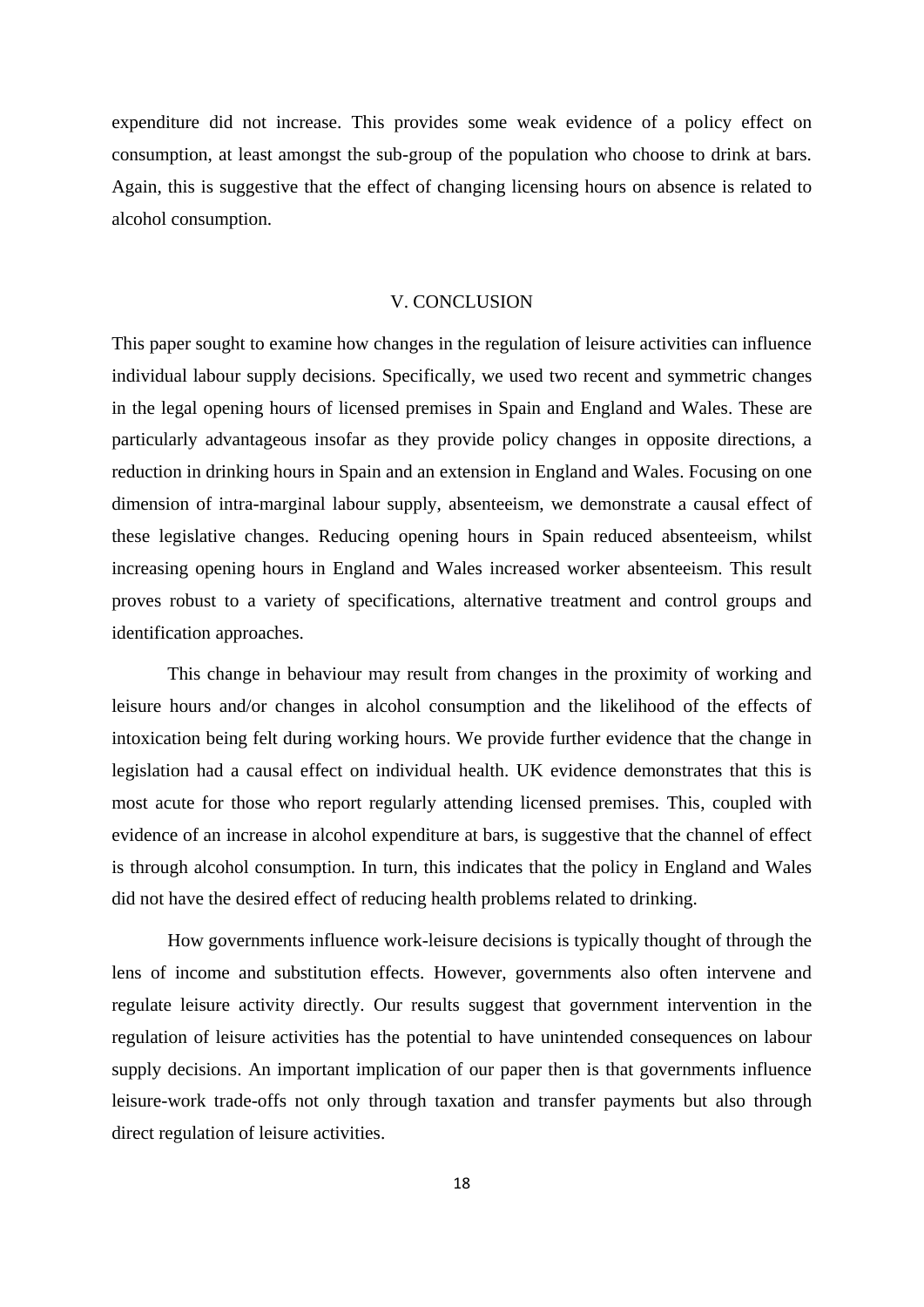# **References**

Audas, Rick., Barmby, Tim. & Treble, John. G.. (2004). "Luck, Effort and Reward in an Organisational Hierarchy". *Journal of Labor Economics*, 22:379-396.

Balsa, Ana I., and French, Michael T. (2010). "Alcohol Use and the Labor Market in Uruguay," *Health Economics*, 19:833-854.

Barmby, Tim A., Chris. D. Orme, and John G. Treble. 1991. "Worker Absenteeism: An Analysis using Microdata", *Economic Journal*, 101: 214-229.

Barmby, Tim A., Marco G. Ercolani, and John G. Treble. 2002. "Sickness Absence: An International Comparison," *Economic Journal* 112:F315–F331.

Bernheim, B. Douglas., Meer, Jonathan and Neva K. Novarro (2012). "Do Consumers Exploit Precommitment Opportunities? Evidence from Natural Experiments Involving Liquor Consumption", *NBER Working Paper* 17762.

Bertrand, Marianne., Duflo, Esther., and Mullainathan, Sendhil (2004). "How Much Should We Trust Differences-in-Differences Estimates?", *Quarterly Journal of Economics*, 119 (1), 249-275.

Biddle, Jeff., and Daniel. Hamermesh (1990). "Sleep and the Allocation of Time", *Journal of Political Economy*, 98, 922-943.

Biderman, Ciro., De Mello, Joao M.P.., and Alexandre Schneider (2010). "Dry Laws and Homicides: Evidence from the Sao Paulo Metropolitan Area" *The Economic Journal*, 120(543): 157-182.

Blomquist, Soren. And Hansson-Brusewitz, Urban. (1990). "The Effect of Taxes and Male and Female Labor supply in Sweden," *The Journal of Human Resources*, 25(3): 317-357.

Blundell, Richard., Duncan, Alan and Meghir, Costas. (1998). "Estimating Labor Supply Responses Using Tax Reforms," *Econometrica*, 66(4): 827-861.

Blundell, Richard., Meghir, Costas., Symons, Elizabeth and Walker, Ian. (1988). "Labour supply specification and the evaluation of tax reforms," *Journal of Public Economics*, 36:23- 52.

Bourguignon, Francois., and Magnac, Thierry. (1990). "Labor Supply and Taxation in France," *The Journal of Human Resources*, 25(3):358-389.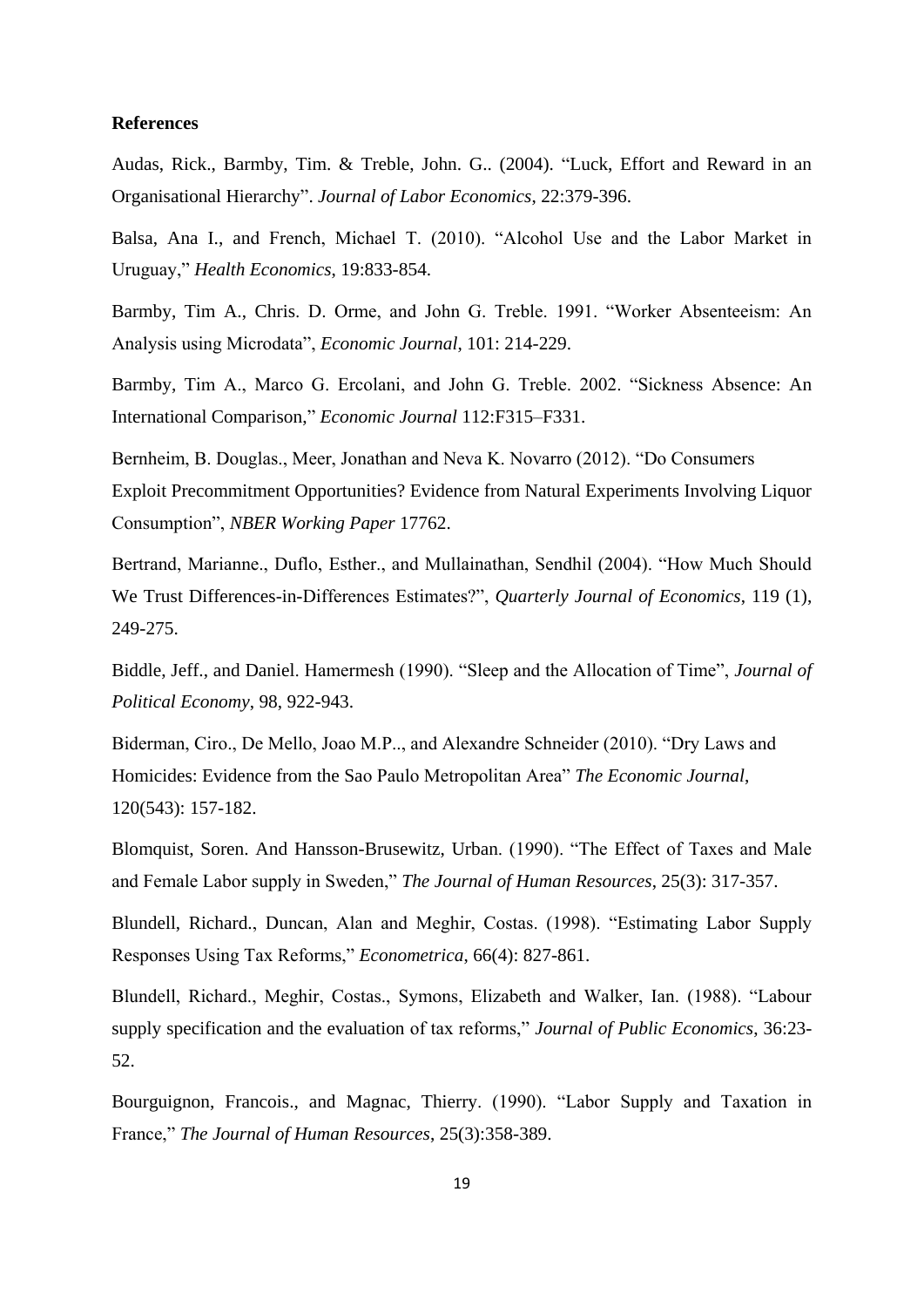Bradley, Steve., Green, Colin. and Leeves, Gareth. (2011) "Employment Protection, Threat and Incentive Effects on Worker Absence", Mimeo, Lancaster University.

Burtless, Gary., and Hausman, Jerry. (1978) "The Effect of Taxation on Labor Supply: Evaluating the Gary Negative Income Tax Experiment", *Journal of Political Economy*, 86(6):1103-1130

Calafat, A., Juan, M., Becoña, E., Fernandez, C., Gil Carmena, E., Palmer, A., Sureda, P., and Torres, M.A. (2002). "Salir de marcha y consumo de drogas", Ministerio de Sanidad, <http://www.pnsd.msc.es/Categoria2/publica/publicaciones/home.htm>

Carpenter, Christopher and Carlos Dobkin (2011a) "The Minimum Legal Drinking Age and Public Health", *Journal of Economic Perspectives*, 25:133-156.

Carpenter, Christopher and Carlos Dobkin (2011b). "Alcohol Regulation and Crime", *NBER Working Paper* 15828.

Carpenter, Christopher S., and Daniel Eisenberg (2009). "Effects of Sunday Sales Restrictions on Overall and Day-Specific Alcohol Consumption: Evidence From Canada," *Journal of Studies on Alcohol and Drugs*, 70: 126-133.

Carpenter, Christopher S., and Daniel Eisenberg (2007). Alcohol Availability and Alcohol Consumption: New Evidence from Sunday Sales Restrictions in Canada, Working Paper.

Chikritzhs, T., and T. Stockwell (2002). "The impact of later trading hours for Australian public houses (hotels) on levels of violence", *Journal of Studies on Alcohol*, 63: 591-599.

Green, Colin., and Navarro, Maria (2011). "Does Raising the School Leaving Age Reduce Teacher Effort? Evidence from a Policy Experiment", *Economic Inquiry*, *forthcoming*.

Gual, Antoni. (2006) "Alcohol in Spain: Is it Different?" *Addiction*, 101:1073-1077.

Heckman, James. (1993) "What Has Been Learned About Labor Supply in the Past Twenty Years?" *American Economic Review*, 83(2):116-121.

Hough, Mike and Gillian Hunter (2008). "The 2003 Licensing Act's impact on crime and disorder: An evaluation," *Criminology and Criminal Justice*, 8: 239-260.

Humphreys, David K. And Manuel P. Eisner (2010). "Evaluating a natural experiment in alcohol policy: The Licensing Act (2003) and the requirement for attention to implementation," *Criminology & Public Policy*, 9(1): 41-67.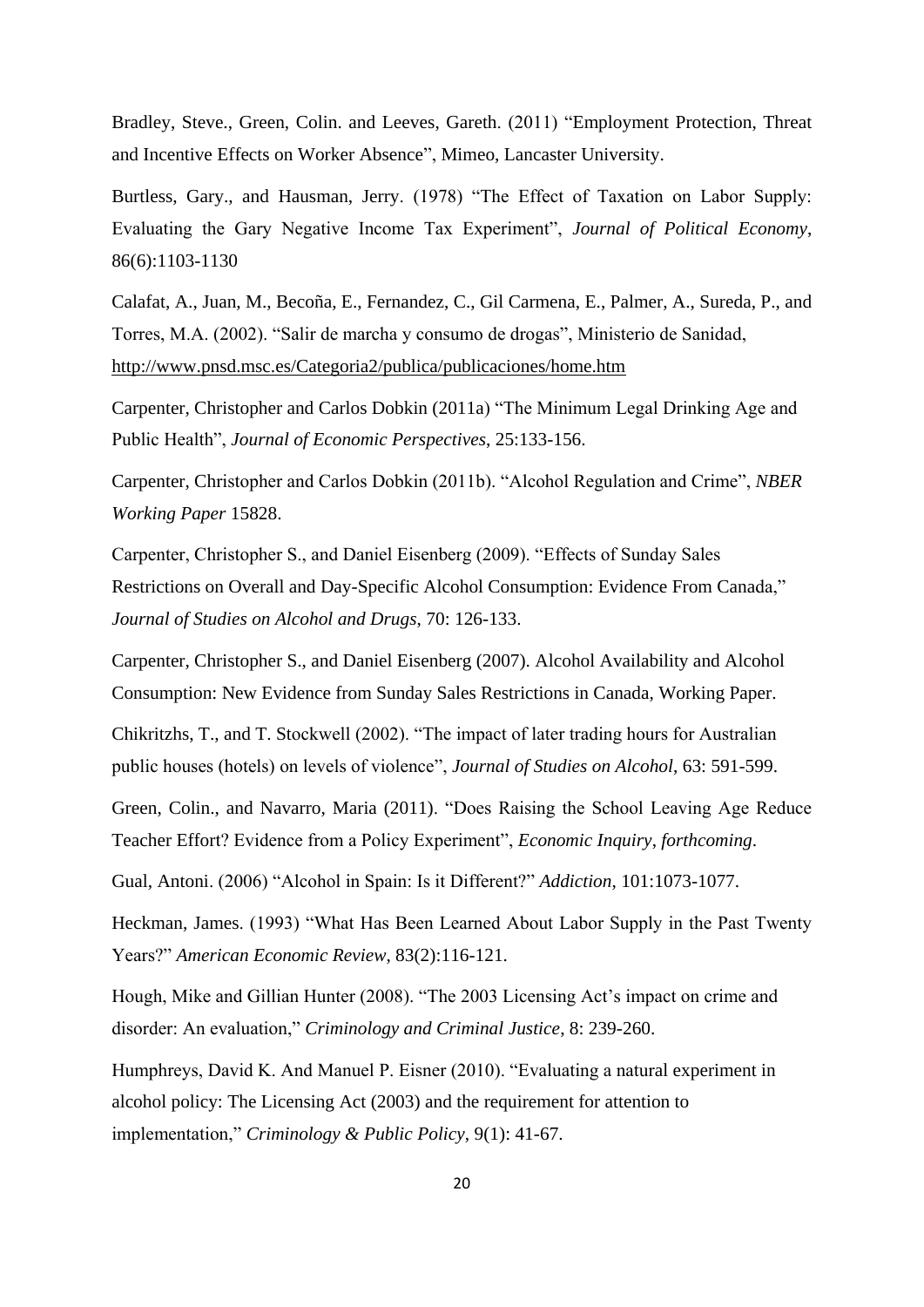Ichino, Andrea., and Regina T. Riphahn. (2005). "The effect of employment protection on worker effort: Absenteeism during and after probation", *The Journal of the European Economic Association*, 3 (1): 120-143.

Johansson, Per., Pekkarinen, Tuomas., Jouko Verho (2011). "Cross-Border Health and Productivity Effects of Alcohol Policies," Working Paper.

Lovenheim, Michael F.., and Daniel P. Steefel (2011). "Do Blue Laws Save Lives? The Effects of Sunday Sales Bans on Fatal Vehicle Accidents," *Journal of Policy Analysis and Management*, 30(4): 798-820.

Lozano, Fernando A. 2010. "The Flexibility of the Workweek in the United States: Evidence from the FIFA World Cup." *Economic Inquiry*, 49(2), 512-529.

MacDonald, Ziggy and Shields, Michael A. (2004). "Does problem drinking affect employment? Evidence from England," *Health Economics*, 13:139-155.

McMillan, G., and S. Lapham (2006). "Legalized Sunday Packaged Alcohol Sales and Alcohol-Related Traffic Crashes and Crash Fatalities in New Mexico," *American Journal of Public Health*, 96(11): 1944-1948.

Norstrom, T., and O. Skog (2005). "Saturday opening of alcohol retail shops in Sweden: an experiment in two phases," *Addiction*, 100:767-776.

Norstrom, T., and O. Skog (2003). "Saturday opening of alcohol retail shops in Sweden: an impact analysis," *Journal of Studies in Alcohol*, 64(3):393-401.

Olsson, O., and P. Wikstrom (1982). "Effects of the experimental Saturday closing of liquor retail stores in Sweden," *Contemporary Drug Problems*, 11: 325-353.

Smith, Lesley. and Foxcroft, David. (2009) "Drinking in the UK: An Exploration of Trends", Joseph Roundtree Foundation, York, UK.

Smith, D.I. (1990). "Effect on Casualty Traffic Accidents of Changing Sunday Alcohol Sales Legislation in Victoria, Australia," *Journal of Drug Issues*, 20(3), 417-426.

Stehr, Mark (2007). "The effect of Sunday sales bans and excise taxes on drinking and crossborder shopping for alcoholic beverages," *National Tax Journal*, 60: 85-105.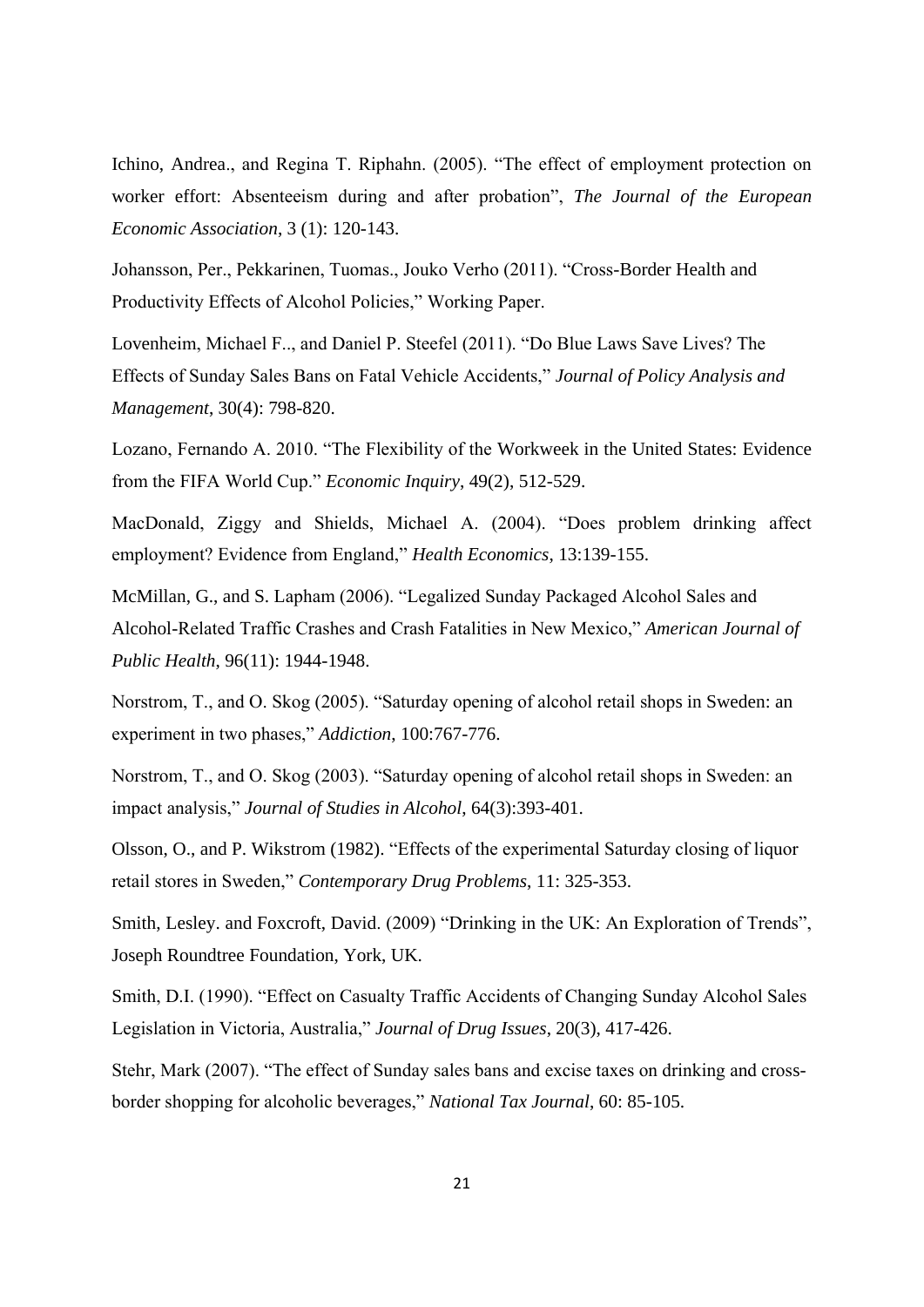Stehr, Mark (2010). "The Effect of Sunday Sales of Alcohol on Highway Crash Fatalities" *B.E. Journal of Economic Policy and Analysis*.

Vingilis, E., McLeod, A.I., Seeley, J., Mann, R.E., Beirness, D., and C.P. Compton (2005). "Road safety impacts of extending drinking hours in Ontario," *Accident Analysis and Prevention*, 37(3): 549-556.

Youth in Spain Report (2008). Instituto de la Juventud - INJUVE, Ministerio de igualdad. <http://www.injuve.es/contenidos.item.action?id=1531688780>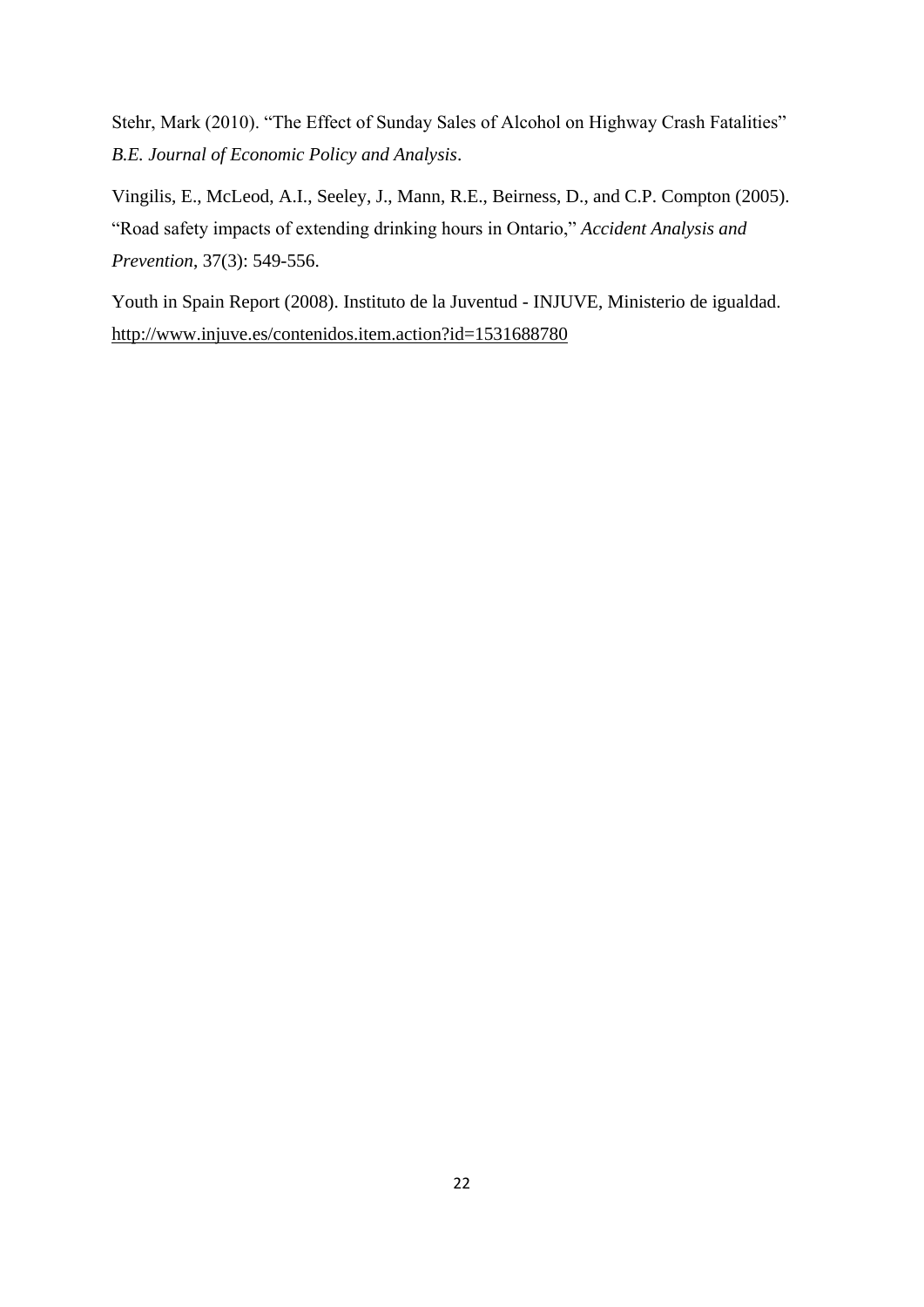

Figure 1. Minutes of Absence and absence rate for workers in Spain

Figure 2. Minutes of absence and absence rate for workers in the UK

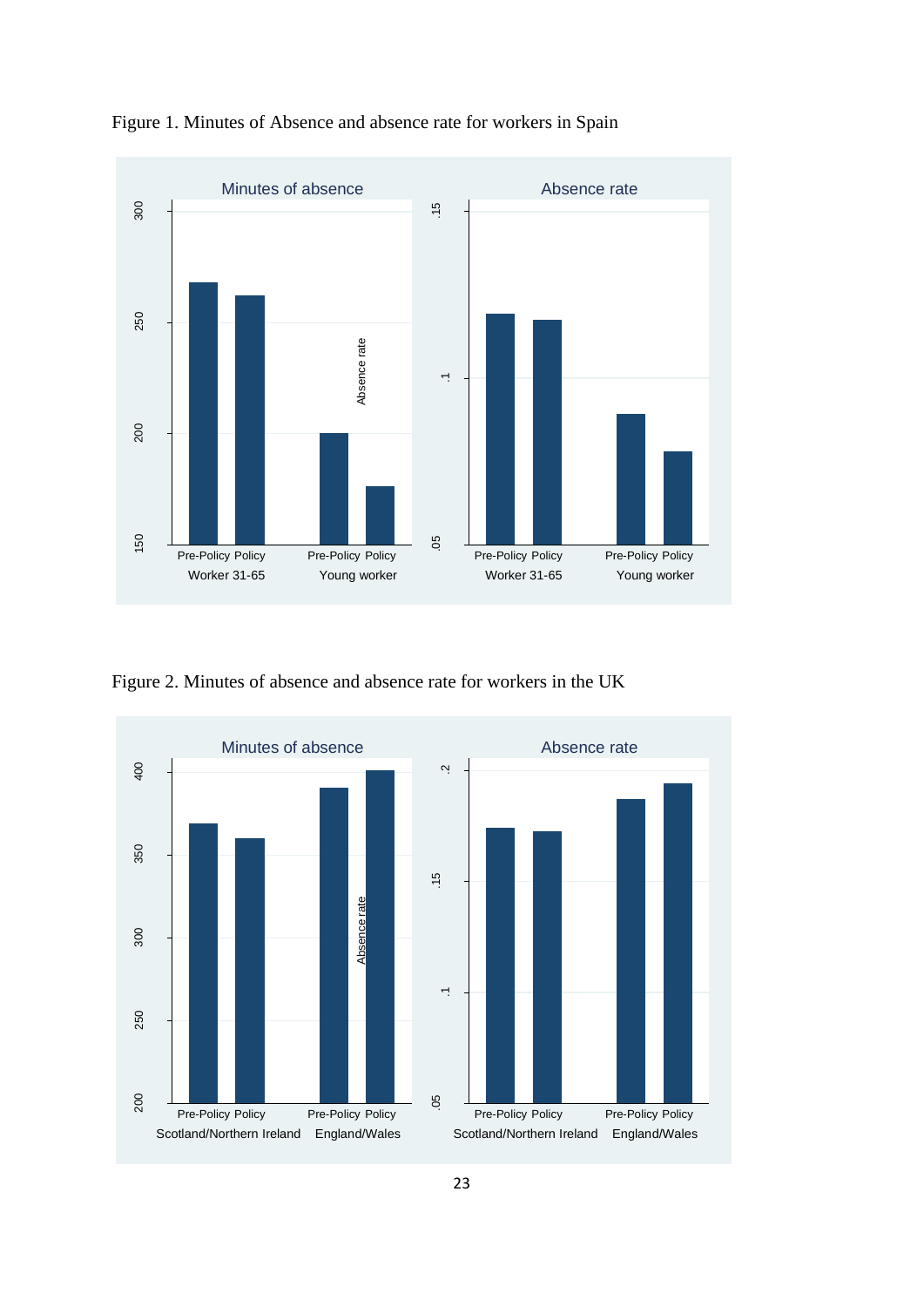| <b>Regions</b><br>(CCAA)           | Law came<br>into force               | Law                                                                                                                                                                                                                                                                                                                                                               | <b>Closing</b><br>time |
|------------------------------------|--------------------------------------|-------------------------------------------------------------------------------------------------------------------------------------------------------------------------------------------------------------------------------------------------------------------------------------------------------------------------------------------------------------------|------------------------|
| <b>Spain</b>                       |                                      |                                                                                                                                                                                                                                                                                                                                                                   |                        |
| Andalucia                          | $1st$ quarter<br>2003                | Ley 13/1999, de 15 de diciembre, de Espectáculos Públicos y<br>Actividades Recreativas de Andalucía (BOE núm. 15, de 18 de<br>enero), modificada por la Ley 10/2002, de 21 de diciembre (BOE<br>núm. 14, de 16 de enero de 2003).                                                                                                                                 | $3:00am*$              |
| <b>Aragon</b>                      | $1st$ quarter<br>2006                | Ley 11/2005, de 28 de diciembre, reguladora de los espectáculos<br>públicos, actividades recreativas y establecimientos públicos de la<br>Comunidad Autónoma de Aragón (BOE núm. 23, de 27 de enero).                                                                                                                                                             | 3:30am*                |
| Canary<br><b>Islands</b>           | $2nd$ quarter<br>2002                | Ley 1/1998, de 8 de enero, de Régimen Jurídico de los<br>Espectáculos Públicos y Actividades Clasificadas (BOE núm. 27,<br>de 31 de enero). Corrección de errores en BOE núm. 68, de 20-03-<br>98 y modificada por la Ley 2/2002, de 27 de marzo (BOE núm. 97,<br>de 23 de abril).                                                                                | 3:30am                 |
| <b>Castilla Leon</b>               | $4th$ quarter<br>2006                | Ley 7/2006, de 2 de octubre, de espectáculos públicos y<br>actividades recreativas de la Comunidad de Castilla y León (BOE<br>núm. 272, de 14 de noviembre).                                                                                                                                                                                                      | 3:00am                 |
| Comunidad<br>de Madrid             | $3rd$ quarter<br>2002                | Ley 17/1997, de 4 de julio, de Espectáculos Públicos y Actividades<br>Recreativas (BOE núm. 98, de 24 de abril de 1998), modificada<br>por la Ley 24/1999, de 27 de diciembre (BOE núm. 48, de 25 de<br>febrero de 2000), por la Ley 5/2000, de 8 de mayo (BOE núm. 126,<br>de 26 de mayo) y por la Ley 5/2002, de 27 de junio (BOE núm.<br>176, de 24 de julio). | 3:00am**               |
| <b>Navarra</b>                     | $2nd$ quarter<br>2004                | Ley Foral 2/1989, de 13 de marzo, Reguladora de los Espectáculos<br>Públicos y Actividades Recreativas (BOE núm. 84, de 8 de abril),<br>modificada por la Ley Foral 26/2001, de 10 de diciembre (BOE<br>núm. 39, de 14 de febrero de 2002). 27 de octubre de 2003,<br>656/2003 Decreto Foral (BON145 de 14/11/2003), entrada en vigor<br>1 de abril de 2004.      | 3:30am**               |
| Comunidad<br><b>Valenciana</b>     | $1st$ quarter<br>2004                | Ley de las Cortes Valencianas 4/2003, de 26 de febrero, de los<br>Espectáculos Públicos, Actividades Recreativas y Establecimientos<br>Públicos (BOE núm. 81, de 4 de abril). Ley 4/2003, de 26 de<br>febrero, Orden de 19 de diciembre de 2003, entrada en vigor en<br>2004.                                                                                     | 3:30am                 |
| <b>Balearic</b><br><b>Islands</b>  | $2nd$ quarter<br>1999                | Ley 7/1999, de 8 de abril, de Atribución de Competencias a los<br>Consejos Insulares de Menorca y de Eivissa i Formentera en<br>materia de Espectáculos Públicos y Actividades Recreativas (BOE<br>núm. 124, de 25 de mayo).                                                                                                                                      | 3:00am                 |
| La Rioja                           | $4th$ quarter<br>2000                | Ley 4/2000, de 25 de octubre, de Espectáculos Públicos y<br>Actividades Recreativas. (BOE núm. 287, de 30 de noviembre).                                                                                                                                                                                                                                          | $3:30**$               |
| Pais Vasco                         | $3rd$ quarter<br>1998                | Ley 4/1995, de 10 de noviembre, de la Comunidad Autónoma del<br>País Vasco, sobre normas reguladoras de Espectáculos Públicos y<br>Actividades Recreativas (BOE núm. 230, de 1 de diciembre).<br>210/1998 de 28 de Julio 1998.                                                                                                                                    | $2:00am*$              |
| <b>Asturias</b>                    | $1st$ quarter<br>2005                | Ley 8/2002, de 21 de octubre, de Espectáculos Públicos y<br>Actividades Recreativas. (BOE núm. 278, de 20 de noviembre).<br>Decreto 90/2004, de 11 de noviembre, por el que se regula el<br>regimen de horarios de los establecimientos, locales e instalaciones<br>para espectáculos públicos y actividades recreativas en el<br>Principado de Asturias.         | $3:30$ am*             |
| UK                                 |                                      |                                                                                                                                                                                                                                                                                                                                                                   |                        |
| <b>England and</b><br><b>Wales</b> | 24 <sup>th</sup><br>November<br>2005 | Licensing Act 2003                                                                                                                                                                                                                                                                                                                                                |                        |

|  |  | Table 1. Regional Timing of Drinking Hours Law Changes in Spain and England/Wales. |
|--|--|------------------------------------------------------------------------------------|
|  |  |                                                                                    |

Source:<http://www.mir.es/SGACAVT/juegosyespec/espectaculos/legislacionxCA.html> and BOE for the case of Spain and the Licensing Act 2003 for the UK.

\* Fridays and Saturdays are allowed to stay open for an hour more.

\*\* Fridays and Saturdays are allowed to stay open for half an hour more.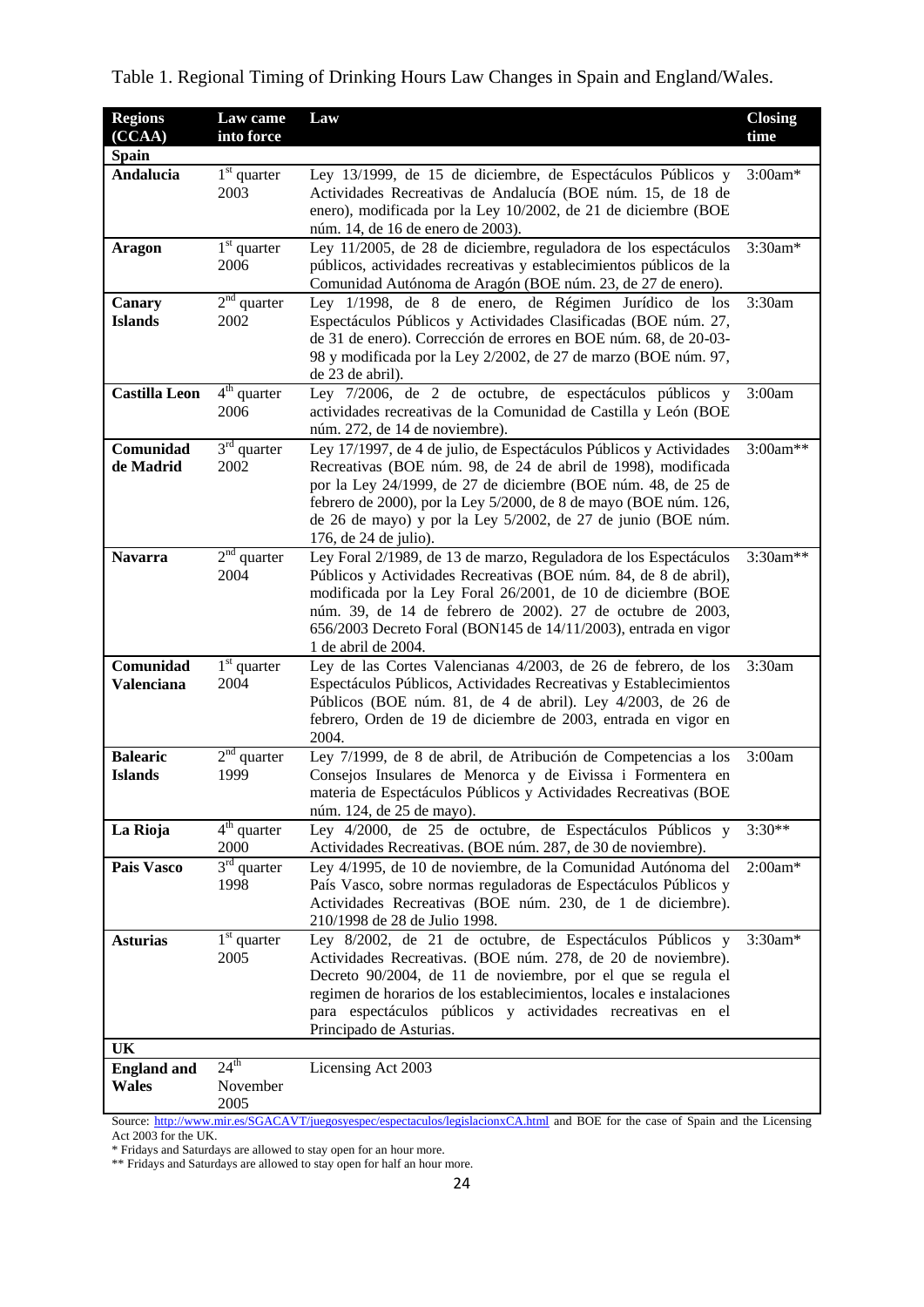|                            |                        | Absence rate           |                        | <b>Minutes difference</b> |  |  |
|----------------------------|------------------------|------------------------|------------------------|---------------------------|--|--|
|                            | Treatment $\leq$ 25yrs | Treatment $\leq$ 30yrs | Treatment $\leq$ 25yrs | Treatment $\leq$ 30yrs    |  |  |
| <b>Policy × Treatment</b>  | $-0.046$               | $-0.035$               | $-17.016$              | $-14.486$                 |  |  |
|                            | $(0.015)$ ***          | $(0.015)$ **           | $(5.392)$ ***          | $(5.687)$ **              |  |  |
| <b>Treatment</b>           | 0.160                  | 0.162                  | 62.306                 | 61.956                    |  |  |
|                            | $(0.052)$ ***          | $(0.020)$ ***          | $(14.577)****$         | $(8.263)$ ***             |  |  |
| <b>Policy</b>              | 0.067                  | 0.063                  | 18.408                 | 18.101                    |  |  |
|                            | $(0.040)*$             | (0.042)                | $(9.275)*$             | $(9.969)*$                |  |  |
| Age                        | 0.011                  | 0.008                  | 5.909                  | 4.445                     |  |  |
|                            | $(0.005)$ **           | $(0.002)$ ***          | $(1.392)$ ***          | $(0.774)$ ***             |  |  |
| Age <sup>2</sup>           | $-0.002$               | 0.001                  | $-2.713$               | $-1.361$                  |  |  |
|                            | (0.005)                | (0.002)                | $(1.430)*$             | (0.893)                   |  |  |
| <b>Female</b>              | 0.101                  | 0.115                  | 18.771                 | 26.264                    |  |  |
|                            | $(0.012)$ ***          | $(0.011)$ ***          | $(4.248)$ ***          | $(3.938)$ ***             |  |  |
| <b>Secondary education</b> | $-0.011$               | $-0.010$               | $-7.108$               | $-6.173$                  |  |  |
|                            | (0.009)                | (0.008)                | $(2.902)$ **           | $(2.445)$ **              |  |  |
| <b>Higher education</b>    | $-0.003$               | 0.001                  | $-2.925$               | $-1.562$                  |  |  |
|                            | (0.008)                | (0.006)                | (2.335)                | (1.847)                   |  |  |
| <b>Public sector</b>       | 0.195                  | 0.174                  | 81.415                 | 73.474                    |  |  |
|                            | $(0.013)$ ***          | $(0.011)$ ***          | $(2.933)$ ***          | $(2.544)$ ***             |  |  |
| <b>Temporary contract</b>  | $-0.126$               | $-0.126$               | $-50.637$              | $-51.532$                 |  |  |
|                            | $(0.008)$ ***          | $(0.008)$ ***          | $(2.172)$ ***          | $(2.509)$ ***             |  |  |
| <b>Observations</b>        | 918149                 | 1181051                | 918349                 | 1181269                   |  |  |

Table 2. Effect of licensing laws on worker absence behaviour in Spain, 1996-2007.

Note: Treatment is defined as worker aged  $\leq 25$  or 30 years old where the comparison group are workers older than 45 years old. Policy takes value 1 if region j at time t has shortened hours. Controls for marital status, industry, workers' occupation, establishment size, region, year, and quarter are included but not reported. Standard errors clustered at a regional level (18 regions) are reported in parentheses.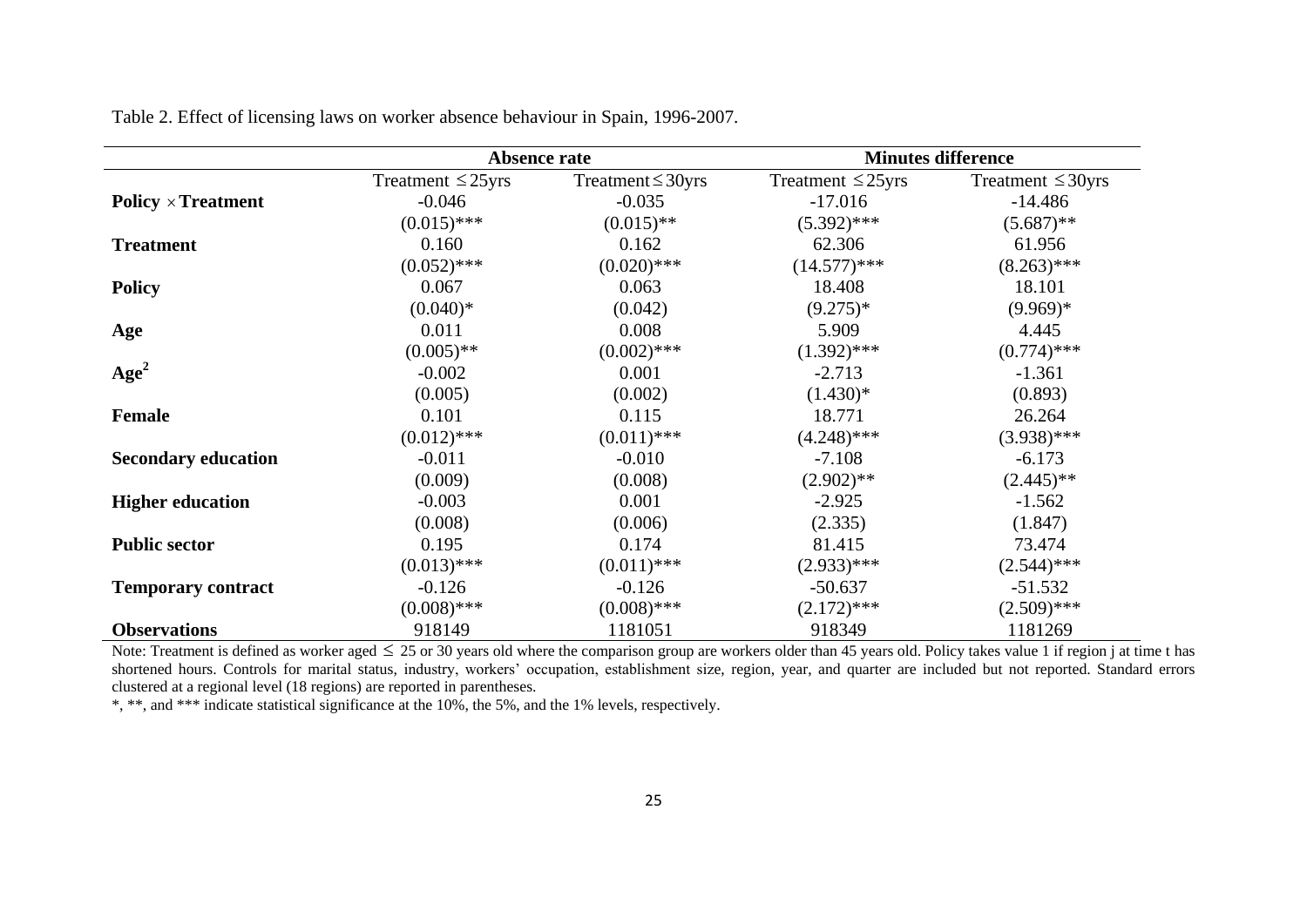|                           | Absence rate  | <b>Minutes difference</b> |
|---------------------------|---------------|---------------------------|
| <b>Policy × Treatment</b> | 0.030         | 14.079                    |
|                           | $(0.018)*$    | $(0.018)$ ***             |
| <b>Treatment</b>          | 0.090         | 36.603                    |
|                           | (0.085)       | $(0.637)$ **              |
| <b>Policy</b>             | $-0.043$      | 15.765                    |
|                           | $(0.020)$ **  | $(1.687)*$                |
| Age                       | 0.014         | 5.682                     |
|                           | $(0.002)$ *** | $(0.261)$ **              |
| Age <sup>2</sup>          | $-0.000$      | $-0.060$                  |
|                           | $(0.000)$ *** | $(0.000)$ ***             |
| <b>Female</b>             | 0.080         | 52.720                    |
|                           | $(0.005)$ *** | $(4.312)*$                |
| Degree or higher          | 0.091         | 37.605                    |
|                           | $(0.006)$ *** | $(0.187)$ ***             |
| <b>Vocational</b>         | 0.092         | 40.011                    |
| training/Diploma          |               |                           |
|                           | $(0.010)$ *** | $(0.988)$ **              |
| <b>A-Levels</b>           | 0.068         | 26.611                    |
|                           | $(0.008)$ *** | $(1.757)$ **              |
| <b>Temporary contract</b> | $-0.005$      | $-41.470$                 |
|                           | (0.011)       | $(2.759)$ **              |
| Part time job             | 0.050         | $-180.902$                |
|                           | $(0.011)$ *** | $(9.573)**$               |
| <b>Public sector</b>      | 0.095         | 64.877                    |
|                           | $(0.010)$ *** | $(1.965)$ **              |
| <b>Observations</b>       | 268654        | 269350                    |

Table 3. Effect of Licensing Laws on Absence Behaviour in the UK, 2003-2008

Note: Treatment corresponds to workers in England/Wales and the comparison group are workers in Scotland and Northern Ireland. Policy takes value 1 if worker *i* is observed after the 24<sup>th</sup> November 2005. Time period: 2003-2008. Controls for marital status, presence of dependent children, industry, workers' occupation, year, and quarter are included but not reported. Standard errors clustered at a regional level (20 regions) are reported in parentheses.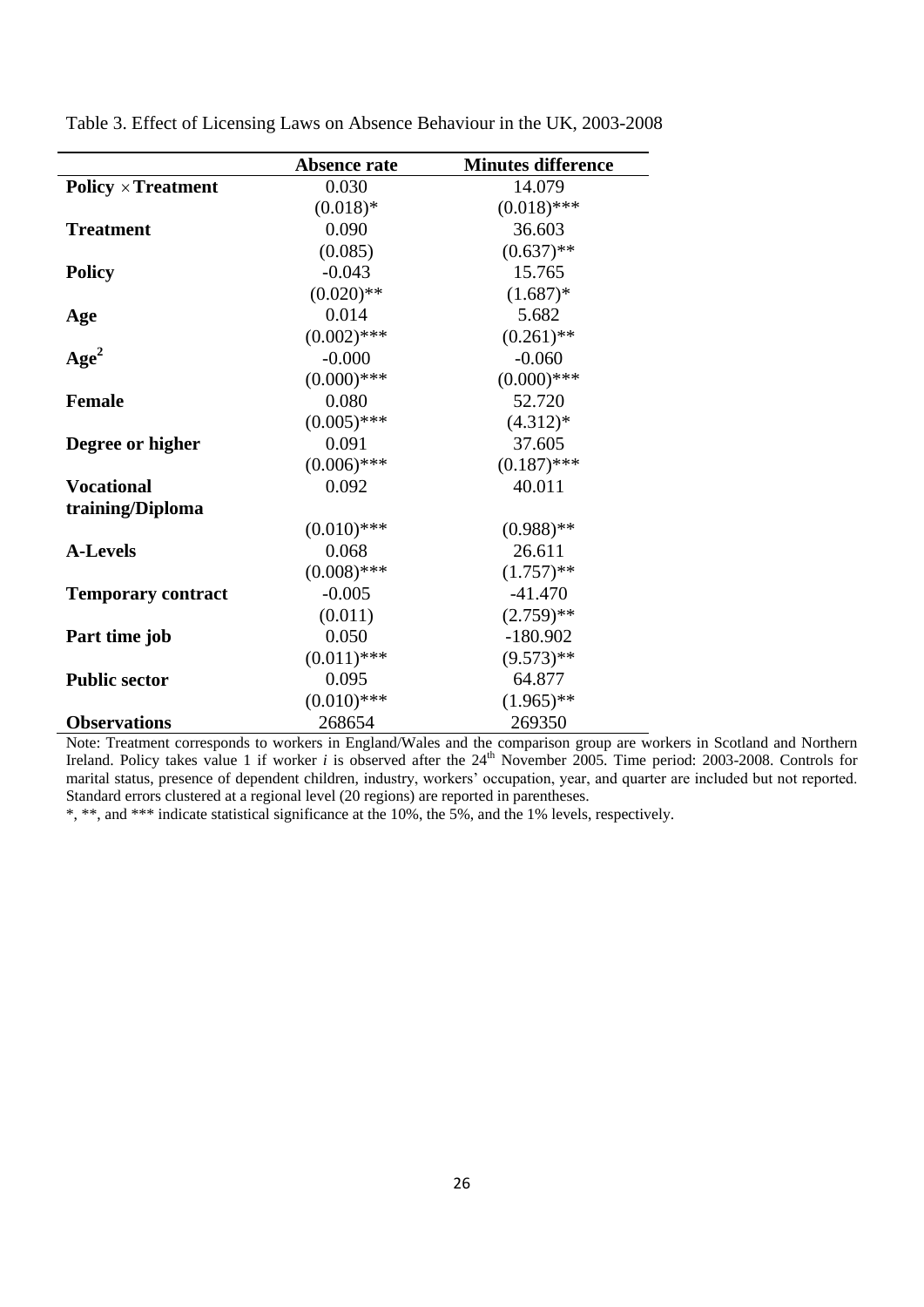Table 4. Effect of licensing laws on absence behaviour in England and Wales, Fixed Effects Estimates, 2004-2008

|                                    | Absence rate  | <b>Minutes difference</b> |
|------------------------------------|---------------|---------------------------|
| <b>Policy</b>                      | 0.015         | 21.083                    |
|                                    | $(0.004)$ *** | $(9.964)*$                |
| Degree or higher                   | 0.006         | $-0.475$                  |
|                                    | (0.011)       | (24.043)                  |
| <b>Vocational training/Diploma</b> | 0.015         | 30.801                    |
|                                    | $(0.006)$ **  | $(14.538)^*$              |
| <b>A-Levels</b>                    | 0.013         | 28.390                    |
|                                    | $(0.004)$ *** | $(9.691)$ ***             |
| <b>Temporary contract</b>          | $-0.002$      | $-16.506$                 |
|                                    | (0.005)       | $(7.597)$ **              |
| Part time job                      | $-0.029$      | $-208.496$                |
|                                    | $(0.004)$ *** | $(9.463)$ ***             |
| <b>Public sector</b>               | 0.011         | 16.153                    |
|                                    | $(0.006)*$    | (13.506)                  |
|                                    |               |                           |
| <b>Observations</b>                | 328335        | 330016                    |
| <b>Number of individuals</b>       | 87931         | 88072                     |

Note: Policy takes value 1 if worker *i* is observed after the 24<sup>th</sup> November 2005. Controls for marital status, presence of dependent children, industry, workers' occupation, region and quarter are included but not reported. Robust standard errors are in parentheses. Time period: 2004-2008. \*, \*\*, and \*\*\* indicate statistical significance at the 10%, the 5%, and the 1% levels, respectively. Estimates for our full period, 1997-2008, are the same.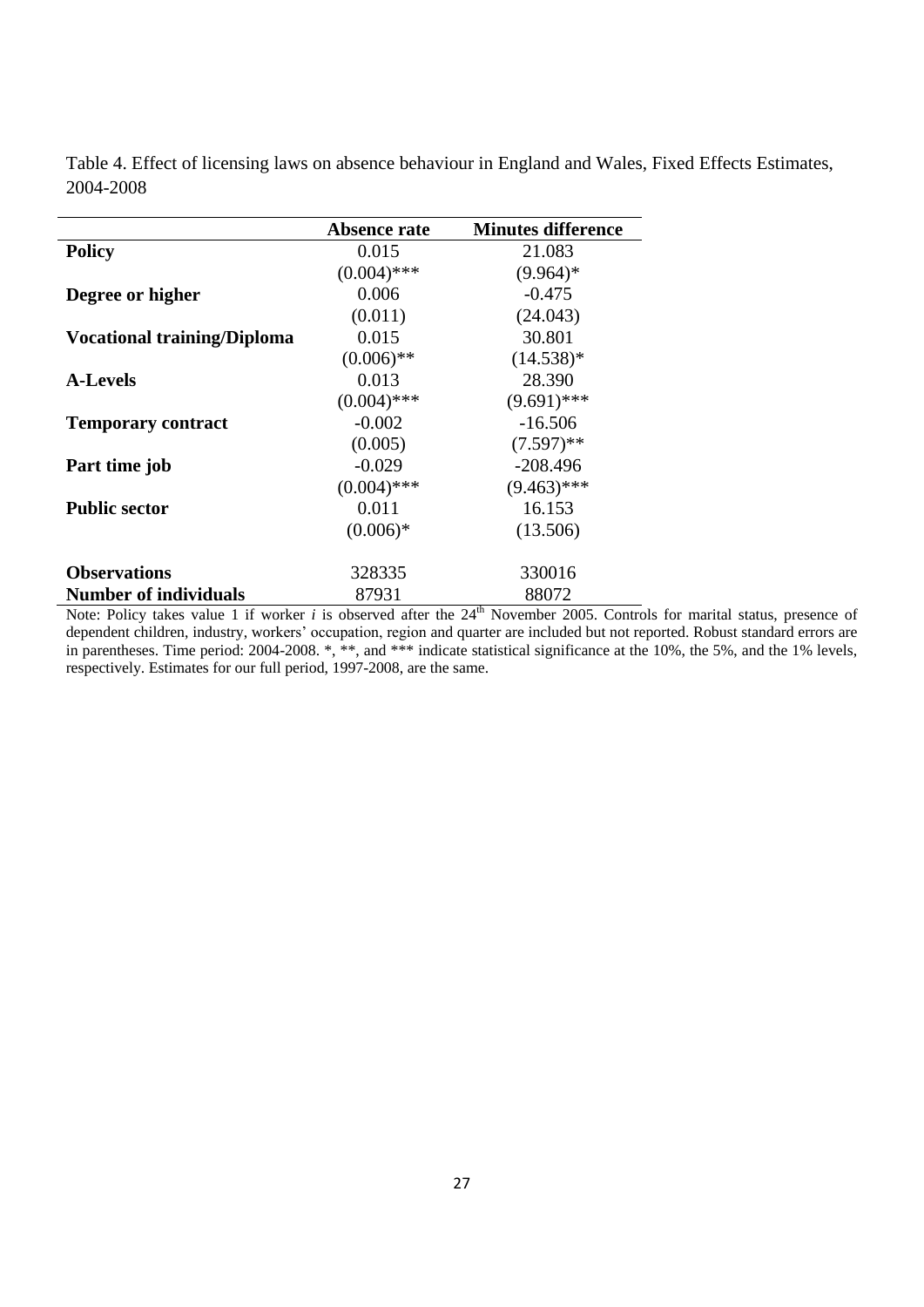|                           |               | <b>Full time workers</b> |               |                         | <b>All workers</b> |                |
|---------------------------|---------------|--------------------------|---------------|-------------------------|--------------------|----------------|
|                           |               | Total                    |               | Male                    |                    | Female         |
| Spain (DD)                | AR            | MD                       | AR            | MD                      | <b>AR</b>          | MD             |
| <b>Policy × Treatment</b> | $-0.033$      | $-15.106$                | $-0.040$      | $-17.752$               | $-0.029$           | $-10.716$      |
|                           | $(0.017)$ **  | $(5.900)$ **             | $(0.014)$ *** | $(4.947)$ ***           | (0.027)            | (9.706)        |
| <b>Treatment</b>          | 0.134         | 60.510                   | 0.051         | 22.008                  | 0.367              | 122.661        |
|                           | $(0.018)$ *** | $(8.066)$ ***            | $(0.018)$ *** | $(6.628)$ ***           | $(0.032)$ ***      | $(11.042)$ *** |
| <b>Policy</b>             | 0.062         | 19.302                   | 0.058         | 17.903                  | 0.072              | 18.462         |
|                           | (0.040)       | $(10.310)*$              | (0.038)       | $(9.586)*$              | (0.052)            | (12.293)       |
| <b>Observations</b>       | 1064203       | 1064365                  | 730771        | 730915                  | 450280             | 450354         |
| $UK$ (DD)                 |               |                          |               |                         |                    |                |
| <b>Policy × Treatment</b> | 0.041         | 17.471                   | 0.022         | $-0.883$                | 0.040              | 29.585         |
|                           | (0.026)       | $(0.120)$ ***            | (0.027)       | (0.181)                 | $(0.016)$ **       | $(0.157)$ ***  |
| <b>Treatment</b>          | 0.079         | 46.558                   | 0.080         | 50.232                  | 0.101              | 23.323         |
|                           | (0.080)       | $(0.647)$ ***            | (0.074)       | $(1.114)$ <sup>**</sup> | (0.099)            | $(0.792)$ **   |
| <b>Policy</b>             | $-0.053$      | 12.141                   | $-0.039$      | 14.191                  | $-0.049$           | 8.067          |
|                           | $(0.028)$ *   | (2.617)                  | (0.028)       | $(0.569)$ **            | $(0.018)$ ***      | (3.119)        |
| <b>Observations</b>       | 195638        | 196095                   | 131556        | 131931                  | 137098             | 137419         |
| $UK$ (FE)                 | 0.012         | 27.912                   | 0.005         | 7.493                   | 0.025              | 34.663         |
|                           | $(0.004)$ *** | $(10.015)$ **            | (0.004)       | (10.636)                | $(0.005)$ ***      | $(11.307)$ *** |
| <b>Observations</b>       | 210955        | 211513                   | 161984        | 162815                  | 166351             | 167201         |

Table 5. Effect of Changes in Drinking Laws for UK and Spain, Full-Time Workers Only and Males vs Females

Note: All controls as per tables 2 & 3. Spain: Treatment is defined as worker aged  $\leq$  30 years old where the comparison group are workers older than 45 years old. Policy takes value 1 if region j at time t has shortened hours. Controls for marital status, industry, workers' occupation, establishment size, region, year, and quarter are included but not reported. Standard errors clustered at a regional level (18 regions) are reported in parentheses. Time period: 1996-2007

UK: Treatment corresponds to workers in England/Wales and the comparison group are workers in Scotland and Northern Ireland. Policy takes value 1 if worker *i* is observed after the 24<sup>th</sup> November 2005. Controls for marital status, presence of dependent children, industry, workers' occupation, year, and quarter are included but not reported. Standard errors clustered at a regional level (20 regions) are reported in parentheses. Time period: 2003-2008.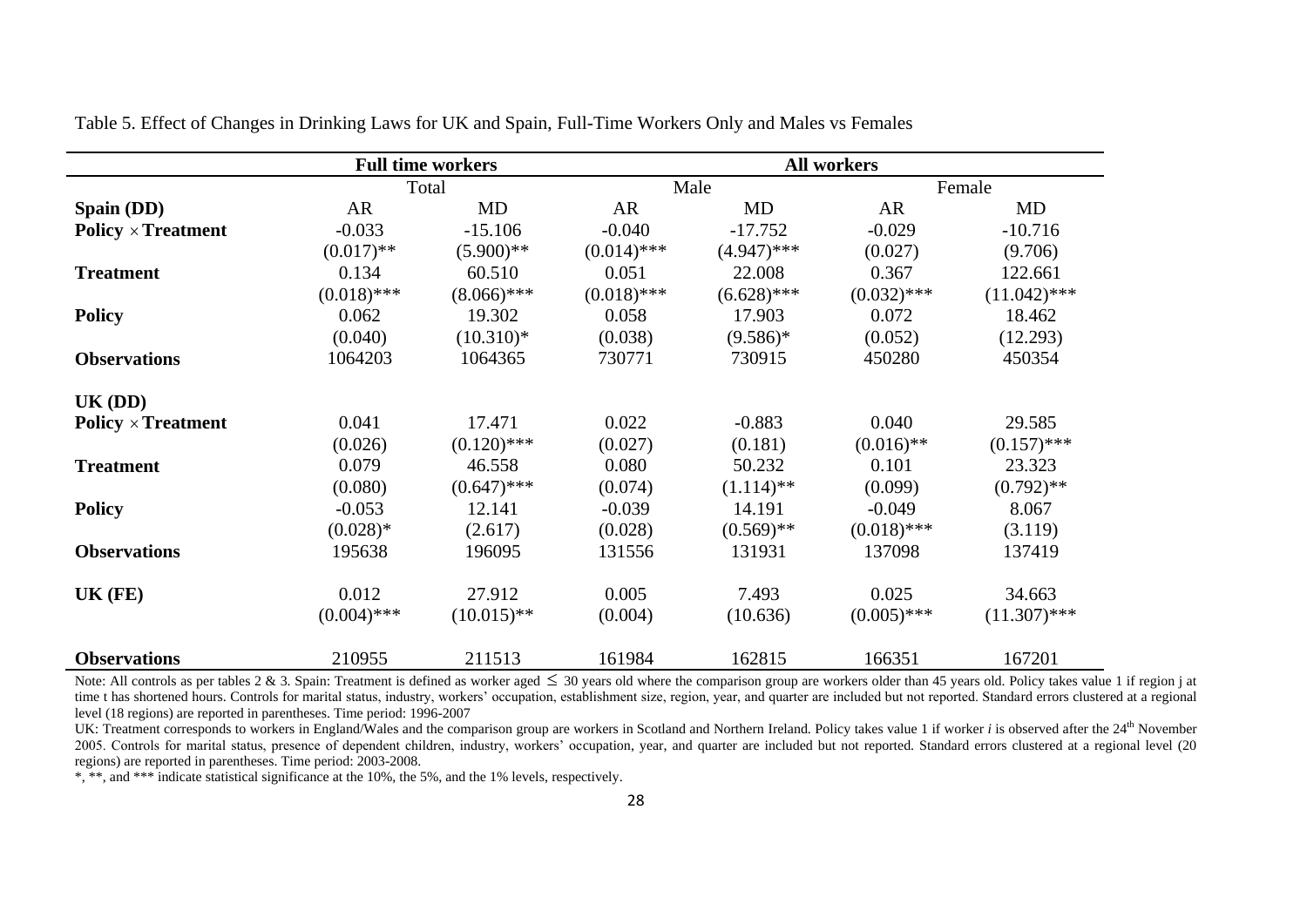Table 6. Effect of Licensing Laws on Absence Behaviour for Spain and the UK; Robustness test for Implementation Effects (DiD estimates excluding year of policy implementation).

|                           | Spain         | <b>UK</b>     |
|---------------------------|---------------|---------------|
| <b>Absence rate</b>       |               |               |
| Policy $\times$ Treatment | $-0.032$      | 0.030         |
|                           | $(0.015)$ **  | $(0.018)$ *   |
| <b>Treatment</b>          | 0.165         | 0.090         |
|                           | $(0.020)$ *** | (0.085)       |
| <b>Policy</b>             | 0.084         | $-0.043$      |
|                           | $(0.047)*$    | $(0.020)$ **  |
| <b>Observations</b>       | 1096150       | 268654        |
| <b>Hours difference</b>   |               |               |
| Policy $\times$ Treatment | $-14.490$     | 14.079        |
|                           | $(5.782)$ **  | $(0.018)$ *** |
| <b>Treatment</b>          | 62.527        | 36.603        |
|                           | $(8.615)$ *** | $(0.637)$ **  |
| <b>Policy</b>             | 24.464        | 15.765        |
|                           | $(11.003)$ ** | $(1.687)^*$   |
| <b>Observations</b>       | 1096360       | 269350        |

Note: All controls as per tables 2 & 3. Spain: Treatment is defined as worker aged  $\leq$  30 years old where the comparison group are workers older than 45 years old. Policy takes value 1 if region j at time t has shortened hours. Controls for marital status, industry, workers' occupation, establishment size, region, year, and quarter are included but not reported. Standard errors clustered at a regional level (18 regions) are reported in parentheses. Time period: 1996-2007

UK: Treatment corresponds to workers in England/Wales and the comparison group are workers in Scotland and Northern Ireland. Policy takes value 1 if worker *i* is observed after the 24<sup>th</sup> November 2005. Controls for marital status, presence of dependent children, industry, workers' occupation, year, and quarter are included but not reported. Standard errors clustered at a regional level (20 regions) are reported in parentheses. Time period: 2003-2008.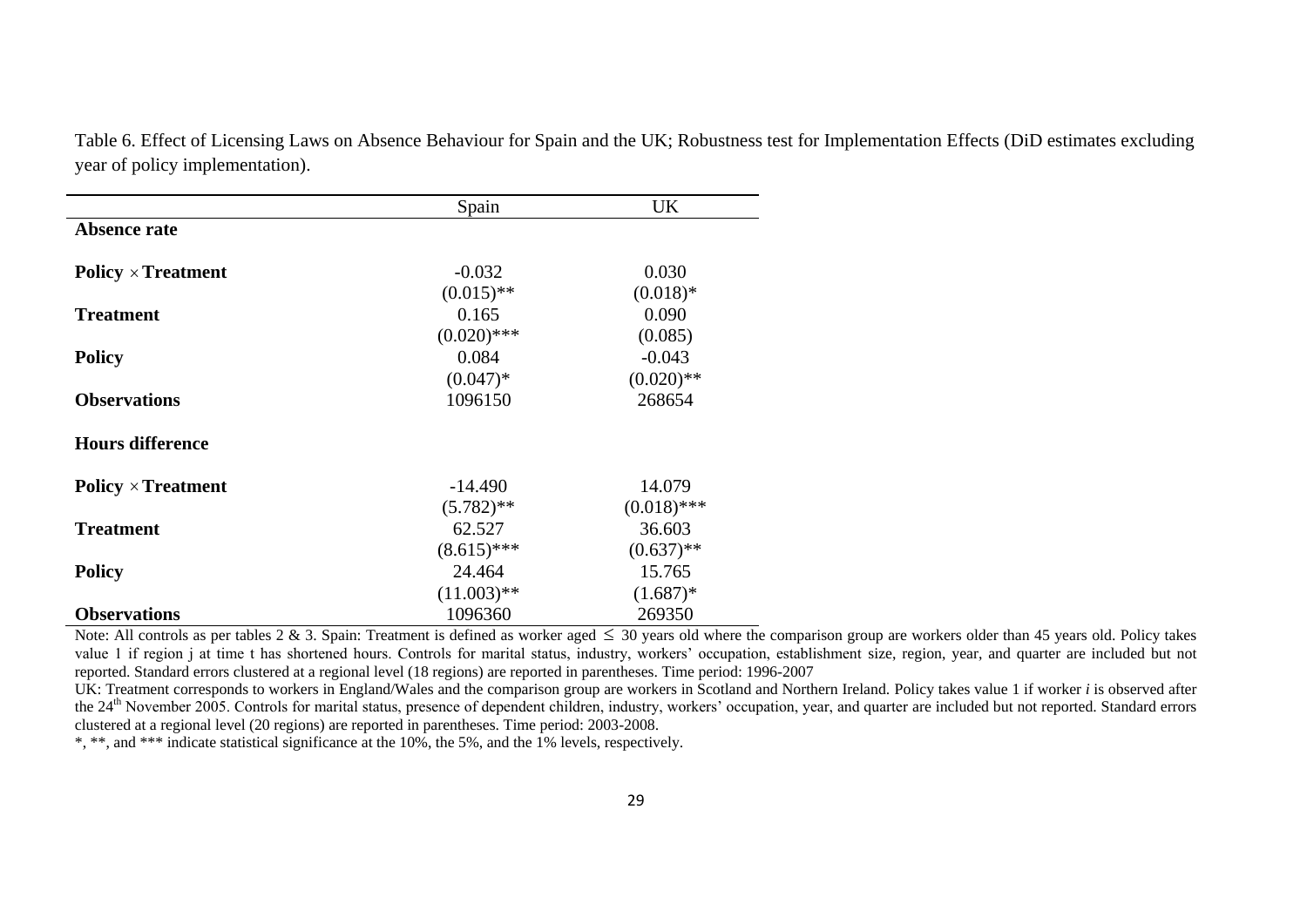| <b>Absence rate</b>       |               |               |
|---------------------------|---------------|---------------|
| <b>Policy × Treatment</b> | $-0.008$      | 0.019         |
|                           | $(0.004)$ **  | $(0.008)$ **  |
| <b>Treatment</b>          | 0.010         | 0.036         |
|                           | $(0.006)*$    | (0.032)       |
| <b>Policy</b>             | $-0.015$      | $-0.013$      |
|                           | (0.010)       | $(0.007)*$    |
| <b>Observations</b>       | 285166        | 88707         |
| <b>Hours difference</b>   |               |               |
| Policy $\times$ Treatment | $-21.771$     | 17.438        |
|                           | $(5.988)$ *** | $(4.544)$ *** |
| <b>Treatment</b>          | 41.679        | 32.131        |
|                           | $(7.699)$ *** | (35.198)      |
| <b>Policy</b>             | 40.803        | $-20.180$     |
|                           | $(8.768)$ *** | $(1.775)$ *** |
| <b>Observations</b>       | 285242        | 88760         |

Table 7. Effect of Licensing Laws on Absence Behaviour, Collapsed Samples, Spain and the UK.

Note: All controls as per tables 2 & 3. Spain: Treatment is defined as worker aged  $\leq$  30 years old where the comparison group are workers older than 45 years old. Policy takes value 1 if region j at time t has shortened hours. Controls for marital status, industry, workers' occupation, establishment size, region, year, and quarter are included but not reported. Standard errors clustered at a regional level (18 regions) are reported in parentheses. Time period: 1996-2007

UK: Treatment corresponds to workers in England/Wales and the comparison group are workers in Scotland and Northern Ireland. Policy takes value 1 if worker *i* is observed after the 24<sup>th</sup> November 2005. Controls for marital status, presence of dependent children, industry, workers' occupation, year, and quarter are included but not reported. Standard errors clustered at a regional level (20 regions) are reported in parentheses. Time period: 2003-2008.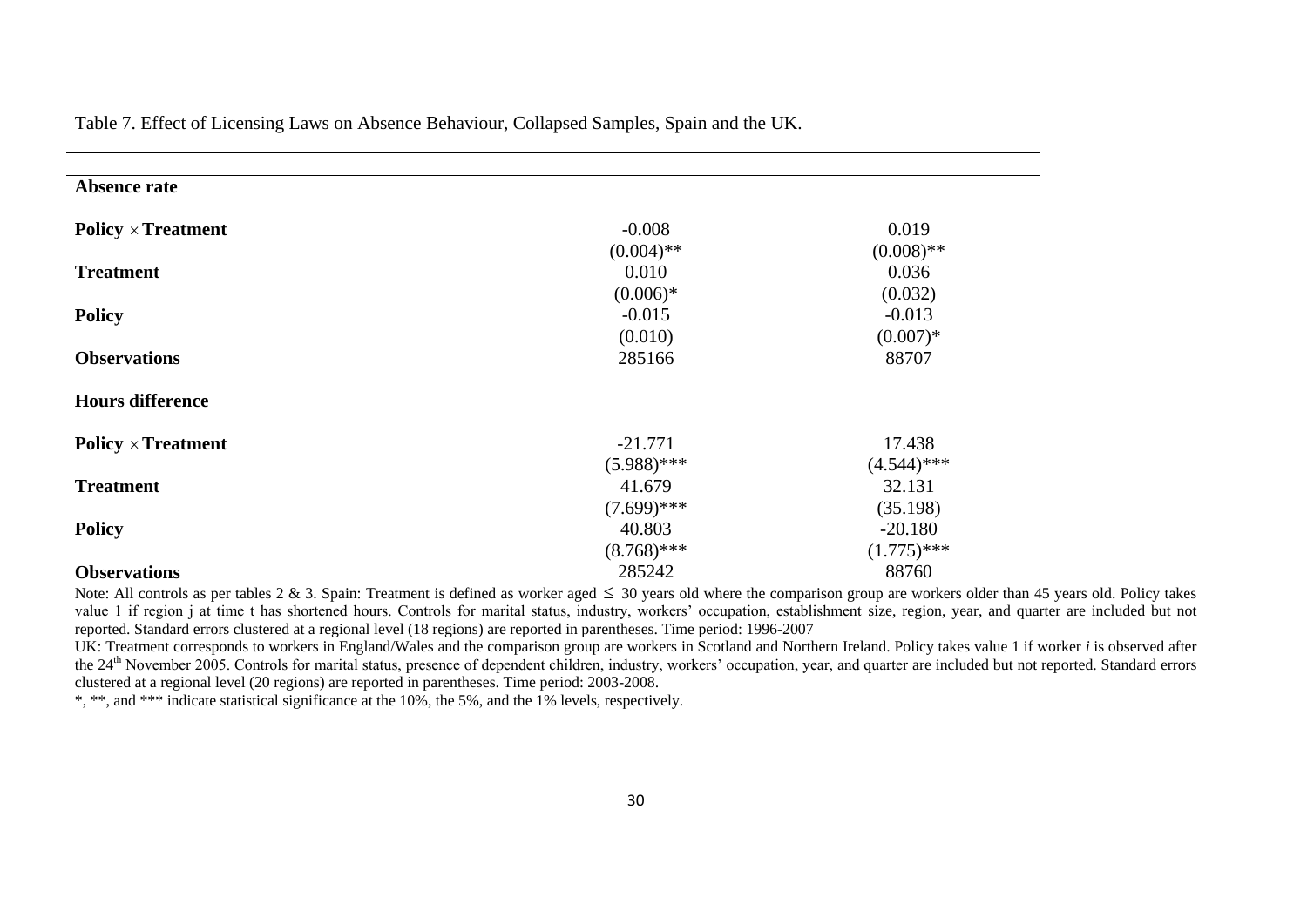|                                    | <b>Total</b>  | <b>Male</b>   | <b>Female</b> | <b>Goes Out to Drink</b> |                |                     |  |
|------------------------------------|---------------|---------------|---------------|--------------------------|----------------|---------------------|--|
|                                    |               |               |               | At least                 |                | < than once a month |  |
|                                    |               |               |               | <b>Weekly</b>            | <b>Monthly</b> |                     |  |
| Policy $\times$ Treatment          | 0.020         | 0.018         | 0.021         | 0.050                    | 0.020          | $-0.005$            |  |
|                                    | $(0.008)$ *** | $(0.010)*$    | $(0.006)$ *** | $(0.021)$ **             | (0.016)        | (0.022)             |  |
| <b>Treatment</b>                   | 0.039         | 0.027         | 0.049         | 0.025                    | 0.035          | 0.055               |  |
|                                    | (0.025)       | (0.019)       | (0.030)       | (0.030)                  | $(0.019)*$     | $(0.029)*$          |  |
| <b>Policy</b>                      | $-0.014$      | $-0.018$      | $-0.015$      | $-0.050$                 | $-0.061$       | 0.011               |  |
|                                    | $(0.006)$ *** | (0.012)       | $(0.004)$ *** | $(0.013)$ ***            | $(0.022)$ ***  | (0.016)             |  |
| Age                                | 0.015         | 0.019         | 0.013         | 0.011                    | 0.013          | 0.026               |  |
|                                    | $(0.003)$ *** | $(0.003)$ *** | $(0.003)$ *** | $(0.003)$ ***            | $(0.002)$ ***  | $(0.002)$ ***       |  |
| Age <sup>2</sup>                   | $-0.000$      | $-0.000$      | $-0.000$      | 0.000                    | $-0.000$       | $-0.000$            |  |
|                                    | $(0.000)$ **  | $(0.000)$ *** | $(0.000)**$   | (0.000)                  | (0.000)        | $(0.000)$ ***       |  |
| <b>Female</b>                      | 0.064         |               |               | 0.093                    | 0.069          | 0.027               |  |
|                                    | $(0.011)$ *** |               |               | $(0.015)$ ***            | $(0.009)$ ***  | $(0.010)$ ***       |  |
| <b>Public sector</b>               | $-0.012$      | 0.001         | $-0.022$      | $-0.011$                 | $-0.016$       | 0.005               |  |
|                                    | (0.012)       | (0.012)       | (0.020)       | (0.017)                  | (0.013)        | (0.022)             |  |
| <b>A-Levels</b>                    | $-0.006$      | $-0.004$      | $-0.013$      | $-0.012$                 | $-0.008$       | $-0.007$            |  |
|                                    | (0.009)       | (0.015)       | (0.012)       | (0.010)                  | (0.008)        | (0.016)             |  |
| <b>Vocational training/Diploma</b> | $-0.029$      | $-0.037$      | $-0.024$      | $-0.008$                 | $-0.024$       | $-0.068$            |  |
|                                    | $(0.015)*$    | $(0.020)*$    | (0.022)       | (0.025)                  | (0.017)        | $(0.027)$ **        |  |
| Degree or higher                   | $-0.046$      | $-0.058$      | $-0.042$      | $-0.035$                 | $-0.041$       | $-0.060$            |  |
|                                    | $(0.010)$ *** | $(0.013)$ *** | $(0.013)$ *** | $(0.014)$ **             | $(0.011)$ ***  | $(0.019)$ ***       |  |
| <b>Temporary contract</b>          | 0.033         | 0.013         | 0.046         | 0.035                    | 0.018          | 0.023               |  |
|                                    | $(0.012)$ *** | (0.014)       | $(0.014)$ *** | (0.023)                  | $(0.011)*$     | (0.025)             |  |
| <b>Drink</b> often                 | 0.016         | 0.018         | 0.017         |                          |                |                     |  |
|                                    | $(0.002)$ *** | $(0.003)$ *** | $(0.002)$ *** |                          |                |                     |  |
| <b>Observations</b>                | 58429         | 26858         | 31571         | 18925                    | 123593         | 13493               |  |

Table 9. Effect of Licensing Laws on Health Problems in the UK, BHPS 1997-2007.

Note: All controls as per tables 2 & 3. Treatment corresponds to workers in England/Wales and the comparison group are workers in Scotland and Northern Ireland. Policy takes value 1 if worker *i* is observed after the  $24<sup>th</sup>$  November 2005. Standard errors clustered at a regional level (12 regions) are reported in parentheses.